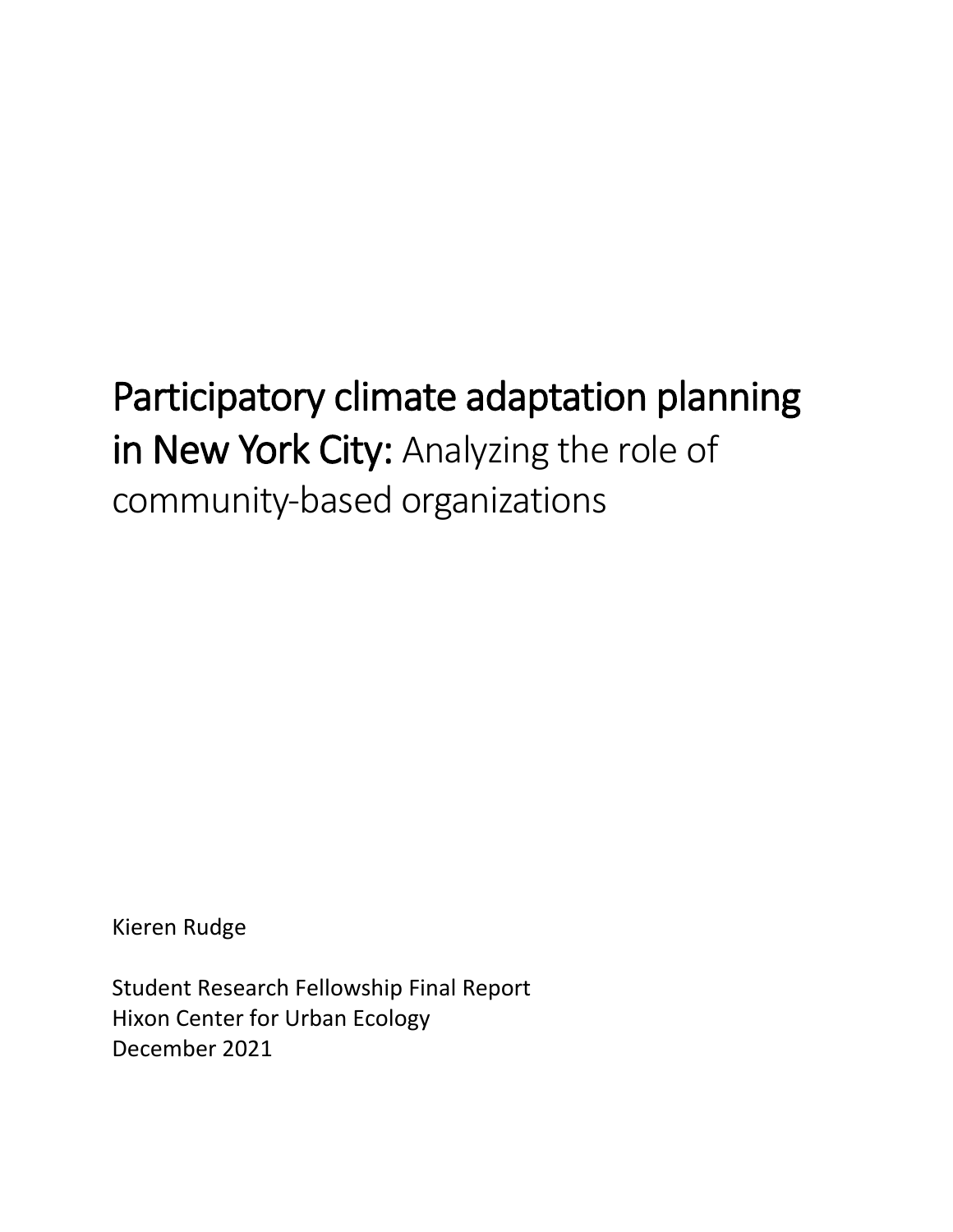**[**This report is a pre-print of a peer-reviewed journal article published in *Solar Energy*.]

Citation of the finalized article:

K. Rudge, "Participatory climate adaptation planning in New York City: Analyzing the role of community-based organizations", *Urban Climate* 40 (2021): 101018. doi: [doi.org/10.1016/j.uclim.2021.101018](https://doi.org/10.1016/j.uclim.2021.101018)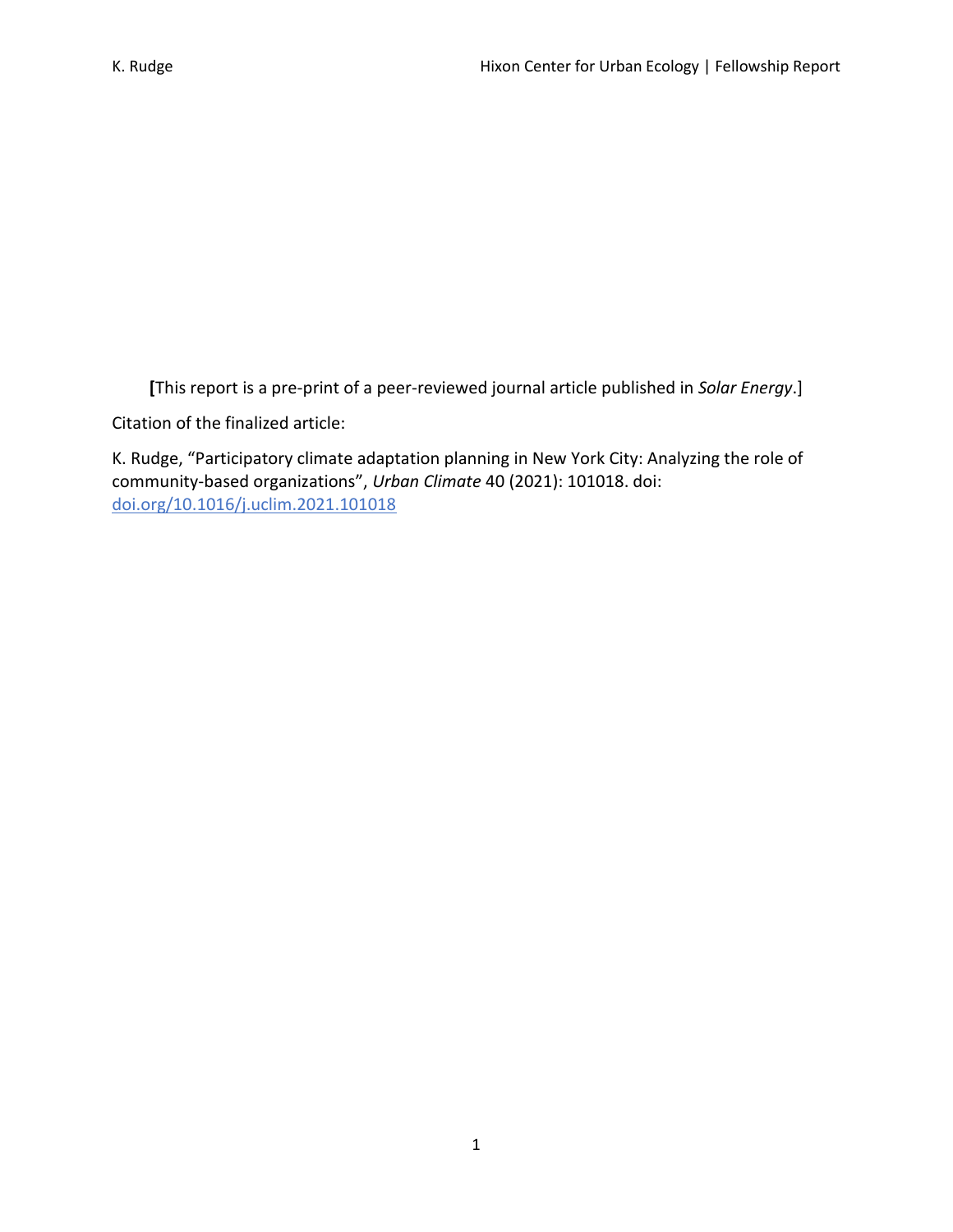# **Abstract**

Climate change is posing significant threats to cities around the world and many local governments are creating adaptation plans to prepare for these challenges. In recognition of the importance of climate justice, municipal planning has increasingly included participatory planning processes that engage communities. However, while climate adaptation planning has become more open to public input, these processes still do not ensure equitable outcomes. This study examined the inclusivity and equity of climate adaptation planning processes in New York City. Specifically, this study focused on the relationship between community-based organizations and participatory planning for sea level rise. 57 community-based organizations responded to a survey investigating awareness of, participation in, and barriers to engagement with various planning processes in New York City. These variables were compared to characteristics of each organization such as the primary issues they work on and the demographics of their local community board. The results of this study reveal both quantitative and qualitative data demonstrating the roles that community-based organizations have played in climate adaptation planning in New York City. Notable barriers to engagement were elicited such as, the absence of clarity of the process, low understanding of how a climate adaptation plan may benefit an organization and the community it represents, and an organizations' lack of capacity to participate in planning. This study should be seen primarily as an exploratory inquiry rather than one that establishes generalizable findings. However, this study has demonstrated that climate change adaptation planning processes should be revised in multiple ways to increase participatory justice. These changes are urgently needed because without bottom-up inclusion and processes that are rooted in equity, there will be significant gaps in any cities' climate resilience.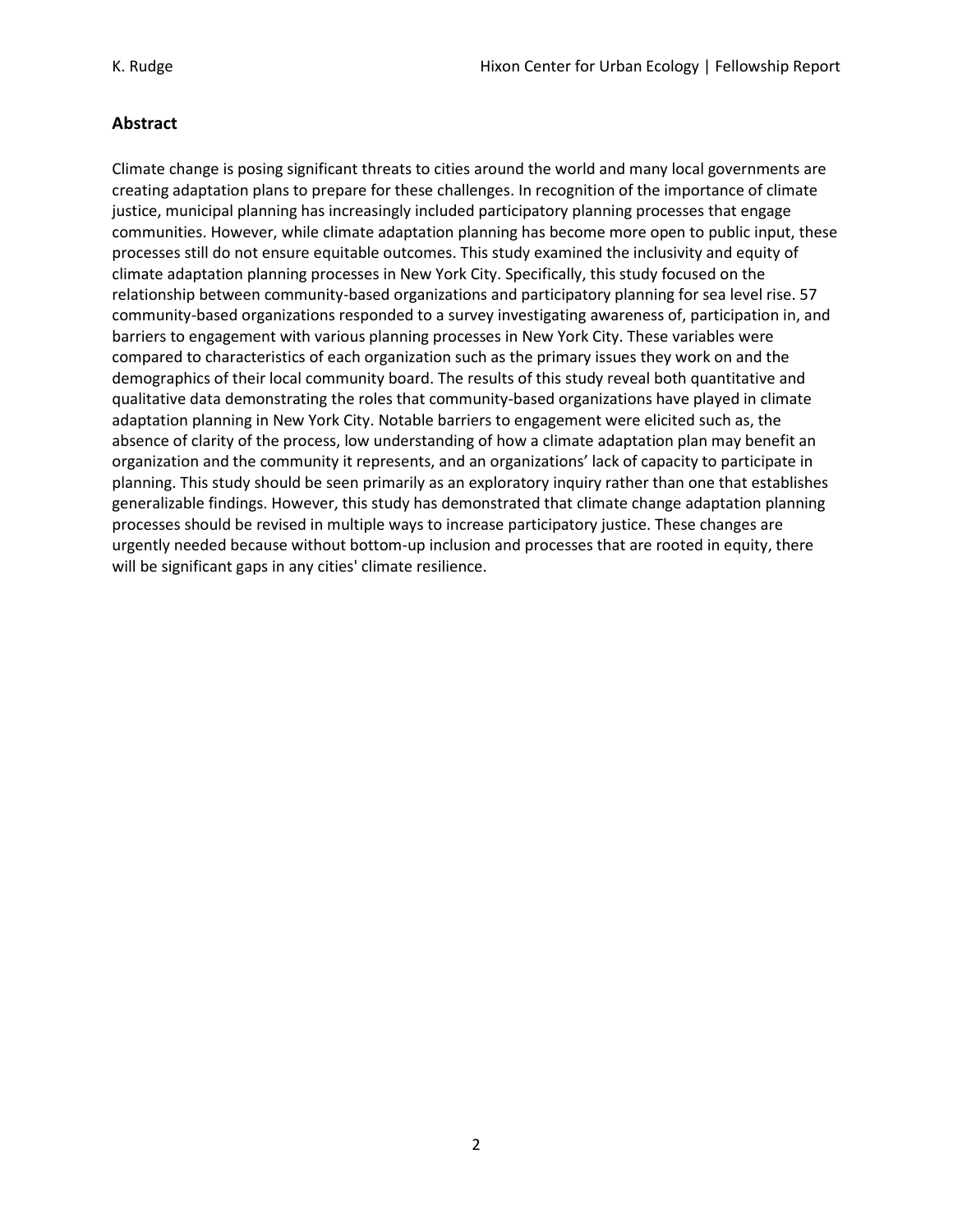# **Table of Contents**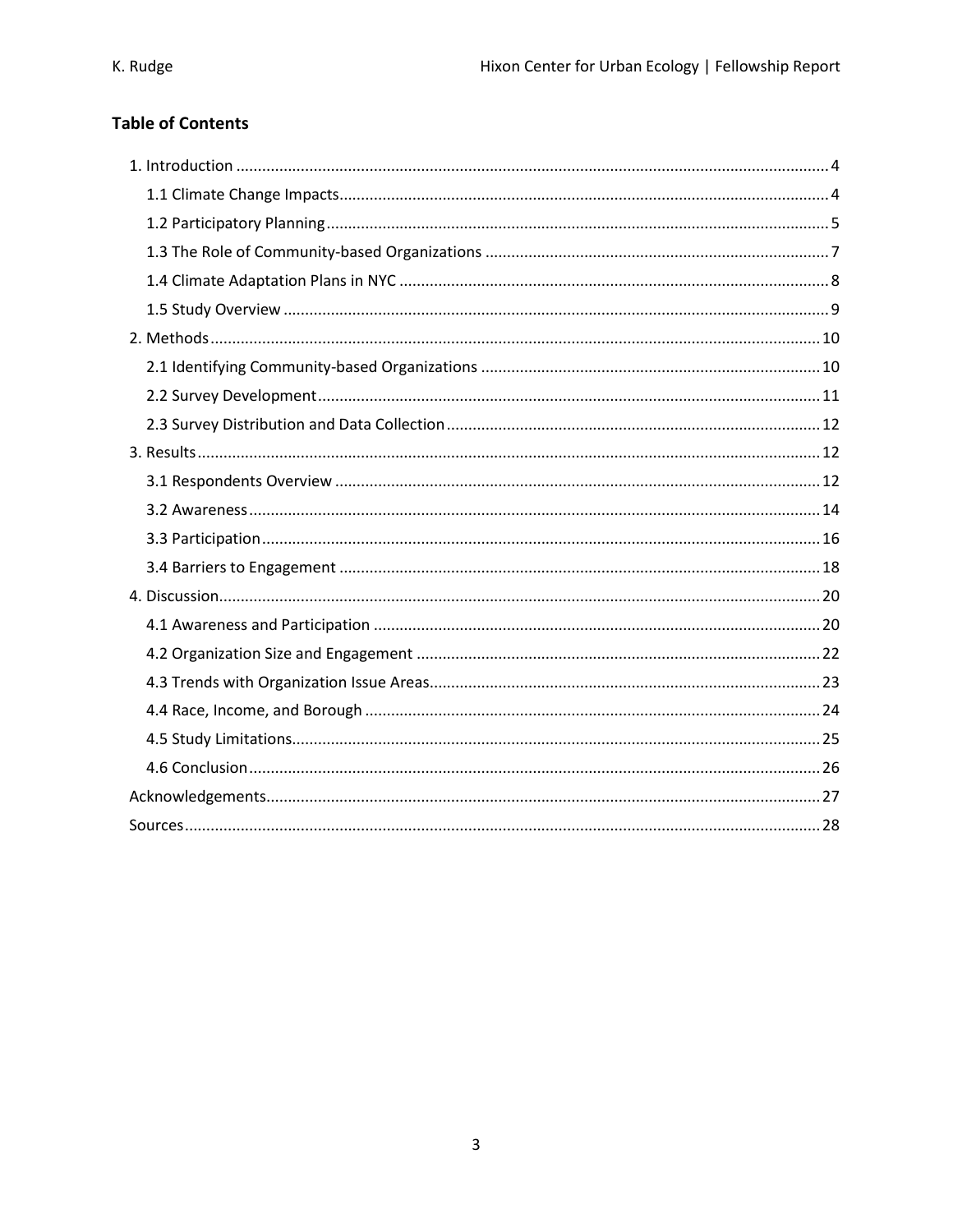#### **1. Introduction**

#### *1.1 Climate Change Impacts*

The impacts of climate change continue to grow in magnitude as global temperatures increase and efforts to reduce emissions fail to keep up with warming trends [1]. While mitigation is a necessary step for cities, nations, and the world, adaptation to the present and inevitable future effects of climate change is equally important. Cities face a specific set of compounding stressors that are either caused by or exacerbated by climate change. These phenomena, such as the urban heat island effect, increasingly extreme storms damaging infrastructure, and sea level rise reclaiming densely populated areas, all pose significant threats to people and the environments they depend on [1].

As climate change worsens, the global urban population is expected to dramatically increase over the next decade, reaching 5 billion urban dwellers by 2030 [2]. This growth will lead to 60% of the world's population residing in cities, as compared to the current urban population, which is 55% of the global total [2,3]. The urban population is expected to keep increasing beyond 2030 as people across the globe continue to move to growing cities [3]. This projected growth is important to research and praxis related to climate adaptation because it demonstrates that municipalities will have a significant responsibility to protect large proportions of the global population from threats associated with climate change. Additionally, while the impacts that the global pandemic will have on long-term urbanization dynamics are still unknown, it is clear that stressors like this public health emergency and similar future disasters are a major threat to increasingly densely populated cities [4,5]. Therefore, the COVID-19 pandemic and other prevalent co-stressors further demonstrate the importance of adaptating to the impacts of climate change and the problems they intersect with.

New York City (NYC) has its own unique set of stressors related to climate change that must be addressed through robust adaptation planning and action. This study focuses specifically on sea level rise, one of many issues that have been raised by researchers and community-based assessments. This is clearly a pertinent issue as evidenced by a recently completed planning process targeting sea level rise (the Zoning for Coastal Flood Resiliency Plan) [6]. Further, along with countless other municipalities, sea level rise is already having an impact on NYC. These impacts manifest in multiple ways including extended floodplains that intersect with heavily polluted brownfields, inundated coastal wetlands and low-lying natural areas, greater intensity of storm surges, and others [7,8]. Additionally, sea level rise poses challenges that require the integration of physical infrastructural adaptations and social interventions to support climate resilience.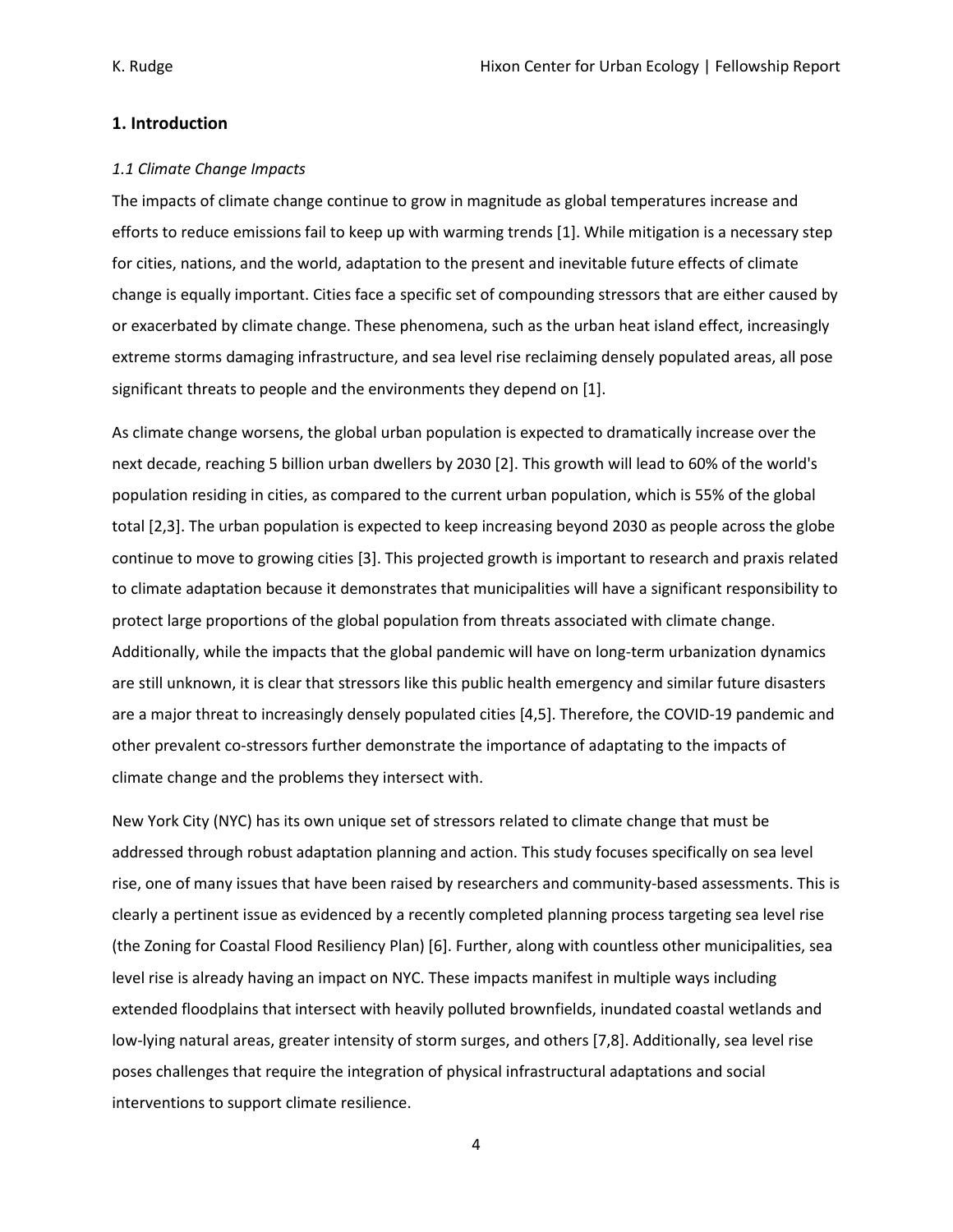The environmental justice implications of sea level rise are also important to consider as many at-risk communities already have a high degree of social vulnerability. This vulnerability is due in large part to historical and present-day discriminatory systems of planning and policy that have harmed low-income communities and communities of color. These practices include redlining, inequitable siting of public housing, and many other discriminatory actions [7,9]. Additionally, systemic issues like the lack of access to political power and poor funding for local infrastructure projects can leave communities in a state of precarity where their general welfare is always at risk [10]. These underlying problems are important to consider when assessing risk and creating adaptation strategies as climate change impacts like sea level rise can cause significant harm to already marginalized groups [7]. With these challenges in mind, the development of climate-resilient communities and cities must go beyond addressing environmental concerns. Instead, resiliency planning needs to incorporate additional measures that address the pervasive problems of inequitable distribution of harms of benefits, exclusion of marginalized groups from decision-making, and other systemic injustices.

#### *1.2 Participatory Planning*

With the acknowledgment that climate change and sea level rise will deeply impact urban populations, it is necessary to develop solutions that address the needs of those communities. Importantly, an equitable prioritization of community needs should be achieved by addressing both distributive and procedural justice.<sup>1</sup> Traditional urban planning, from which local climate adaptation planning has developed, has repeatedly resulted in the antithesis of both these forms of justice [10,11]. Historically, marginalized communities have had virtually no say in the traditional top-down process, which has resulted in residents' goals being trumped by the decisions of technical experts, and politically powerfully individuals [10,11]. A system such as this one can be problematic as it enables technical experts, large businesses, and government officials to make decisions based primarily on their priorities and puts communities in a situation where the environment they live in is shaped by political interests that are often directly opposed to their own needs.

In response to the procedural problems and inequitable outcomes that top-down planning produces, participatory planning has been developed and implemented as a potential solution. An ideal model of participatory planning significantly improves outcomes for citizens by elucidating actions that would

<sup>&</sup>lt;sup>1</sup> For this study, distributive justice is defined as a state where resources, benefits, and harms are distributed fairly across different communities and within communities; procedural justice is defined as a state where decisionmaking processes are democratic and fair to all participants.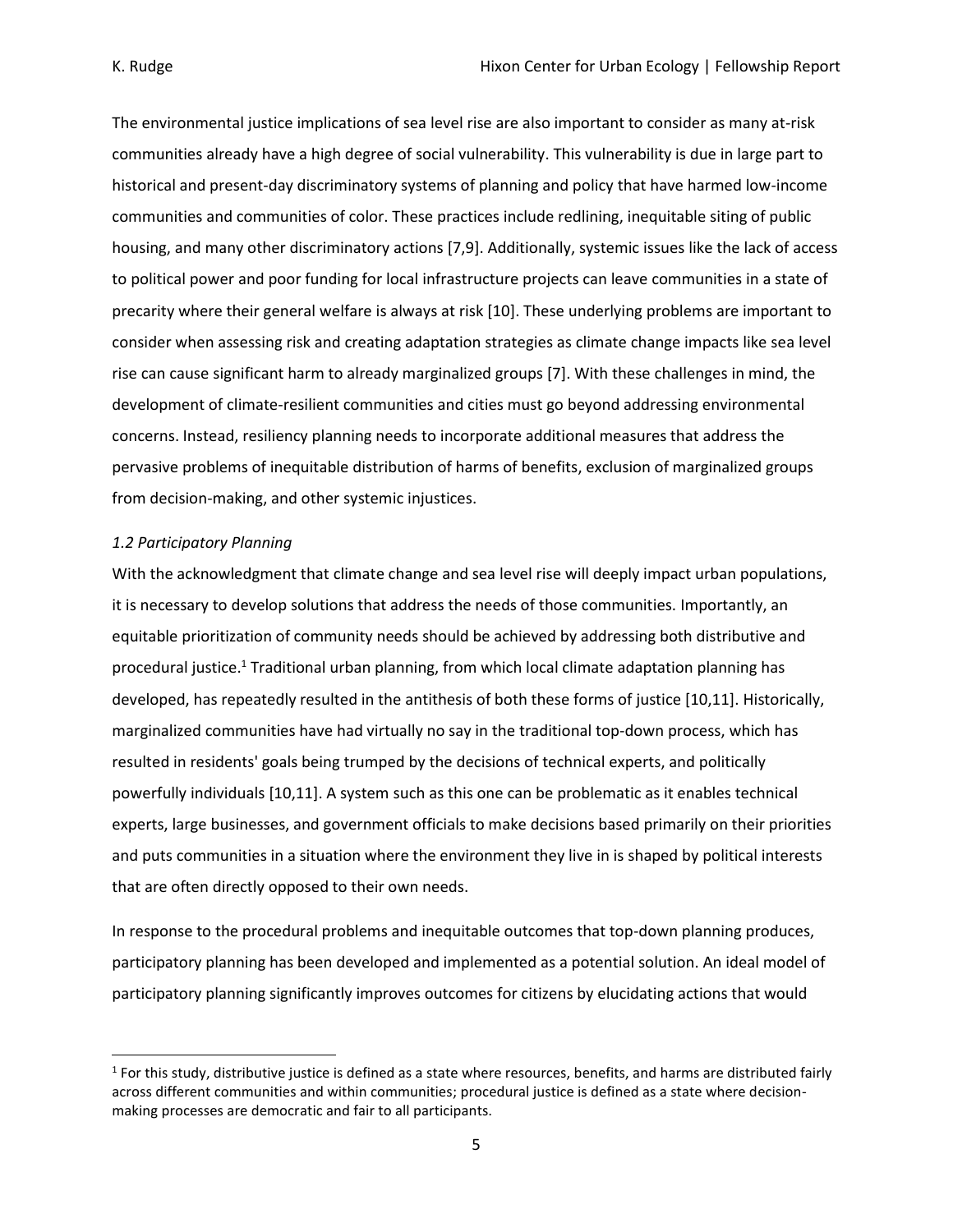mutually benefit a diverse array of people, and by promoting an equitable distribution of resources [11]. While this form of planning has existed for decades in both scholarship and practice, there have been significant flaws with implementing participatory planning. For example, multiple studies have shown that participatory planning often seeks community input without giving residents any formal decisionmaking power [12,13,14]. This problem demonstrates one way in which participatory planning can be largely performative instead of giving citizens true agency over their environment.

Researchers have also investigated the unique challenges related to climate adaptation planning, equity, and participation. Studies have shown that while many cities have acknowledged the importance of equity as a component of climate adaptation, the practical implementation of adaptation plans continually fails to uphold equity as defined by those plans [15,16]. Additionally, studies have demonstrated that in multiple U.S. cities, including NYC, climate adaptation plans that have listed equity as a goal of the project assign lesser value to it as compared to priorities of economic development and environmental protection [16,17]. Researchers have suggested that one reason that equity is still not as heavily prioritized as other climate adaptation goals is due to low levels of community participation in both policymaking and the assessment of potential harms [18,19]. Additionally, even when participation rates are improved, community input does not necessarily translate into democratized decision-making. For example, many cities have implemented participatory planning processes that have been able to engage community members through working groups and steering committees, but even with this level of engagement, professional planners and powerful economic interests still largely dictate decisionmaking [12].

To generate stronger community decision-making processes, scholars and community-based organizations have argued for the inclusion of explicit mechanisms that empower the communities that participate in climate adaptation planning. These mechanisms involve changing the planning paradigm from one with limited public participation through comments and public consultation, to one grounded in the co-production of knowledge and methods that make community members partners in decisionmaking [13,20,21,22,23]. Previous research has demonstrated that the procedures associated with climate adaptation planning and participatory planning more broadly must be improved to achieve equity to an extent that is consistent with the theoretical ideal of participatory planning. Importantly, the procedural inequities present under current planning processes continue to produce distributive inequities by leaving out diverse voices and their concerns.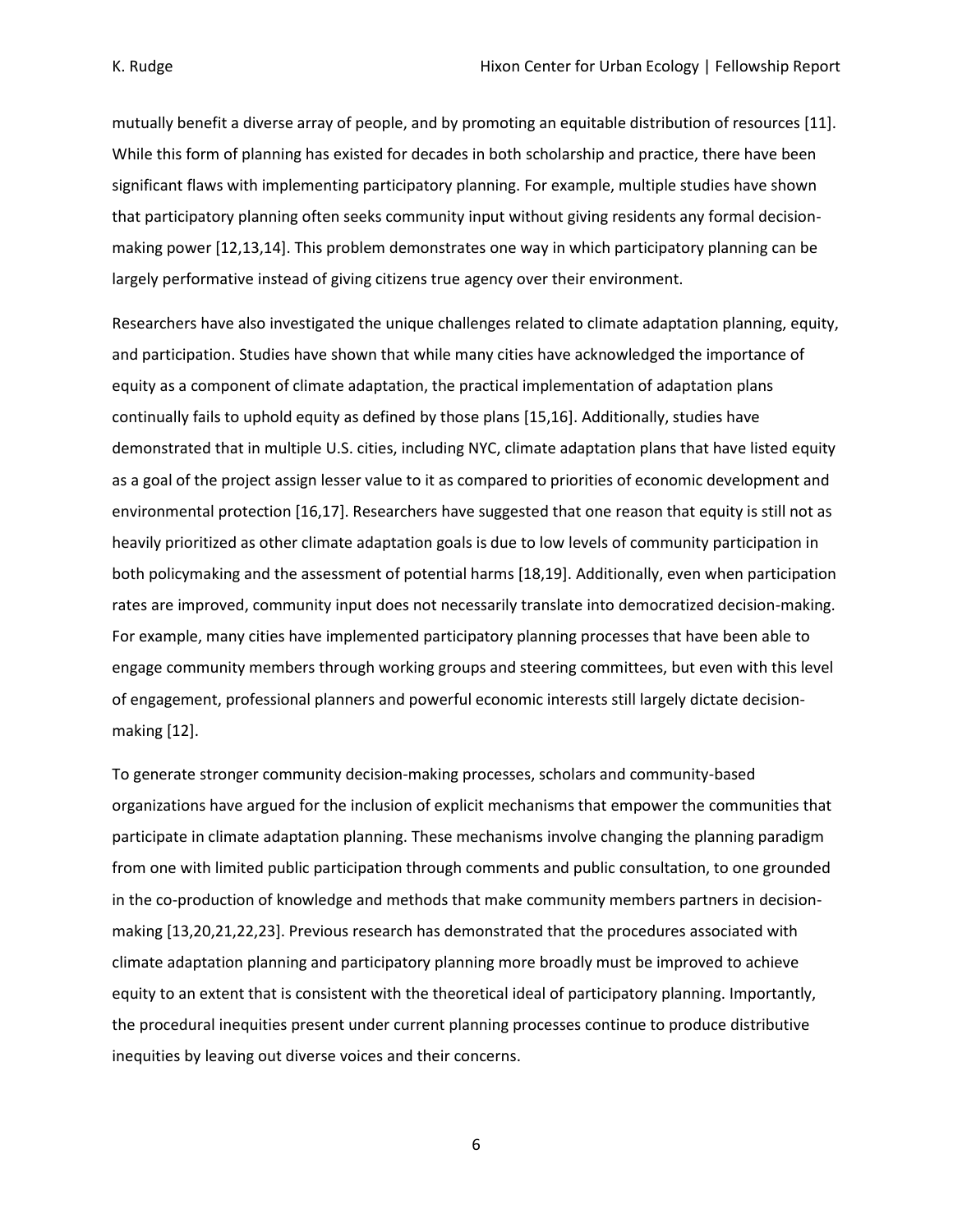#### *1.3 The Role of Community-based Organizations*

Community-based organizations (CBO's) can serve many important roles in climate adaptation planning. These range from sharing information to increase residents' awareness of current issues to advocating for community-generated priorities when interacting with local government. Research has shown that partnerships between CBO's and local government can achieve stronger levels of engagement with a diverse array of stakeholders and help to integrate community input into government policy [24]. Previous case studies demonstrated that CBO's have played an important role by promoting the spread of knowledge and building grassroots coalitions [24,25]. For example, in 2011 the Nepalese government developed their Local Adaptation Plans of Action in coordination with CBO's that served as an interface between local bottom-up knowledge and government adoption of plans [24]. In this case, existing natural resource management plans run by local communities were used as blueprints for the new national strategy, which showed that the government recognized the value of established community practices [24]. Similar work is being done in NYC where CBO's have been involved with the city government in the identification of vulnerabilities and the proposal of solutions [20]. However, research has not yet investigated CBO participation and remaining barriers to engagement with ongoing climate adaptation planning in NYC.

By advocating for communities during planning processes with local governments a CBO often fills the role of a "bridge organization". These bridge organizations can connect groups of stakeholders to external resources and pathways to action, such as through involvement in adaptation planning [26]. The work that these organizations do is crucial to fostering inclusive and equitable planning because they can connect people, especially marginalized groups who have been historically ignored by local governments, to political power [26]. Importantly, these organizations have been involved in climate adaptation and resilience planning for social-ecological systems in many municipalities, including NYC [26,27].

While CBO's can play an important role as bridge organizations that link communities to local government agencies, these organizations are often only involved in the early stages of planning, if they are involved at all [19]. Additionally, in a similar way to how residents are treated, CBO's have little to no decision-making power in participatory planning [19]. This gap in participation reveals the need for further research into how CBO's can be more engaged with decision-making and granted more agency in the planning process to advocate for diverse stakeholders. CBO's are an integral part of climate adaptation planning, and improving their engagement with governmental organizations is a crucial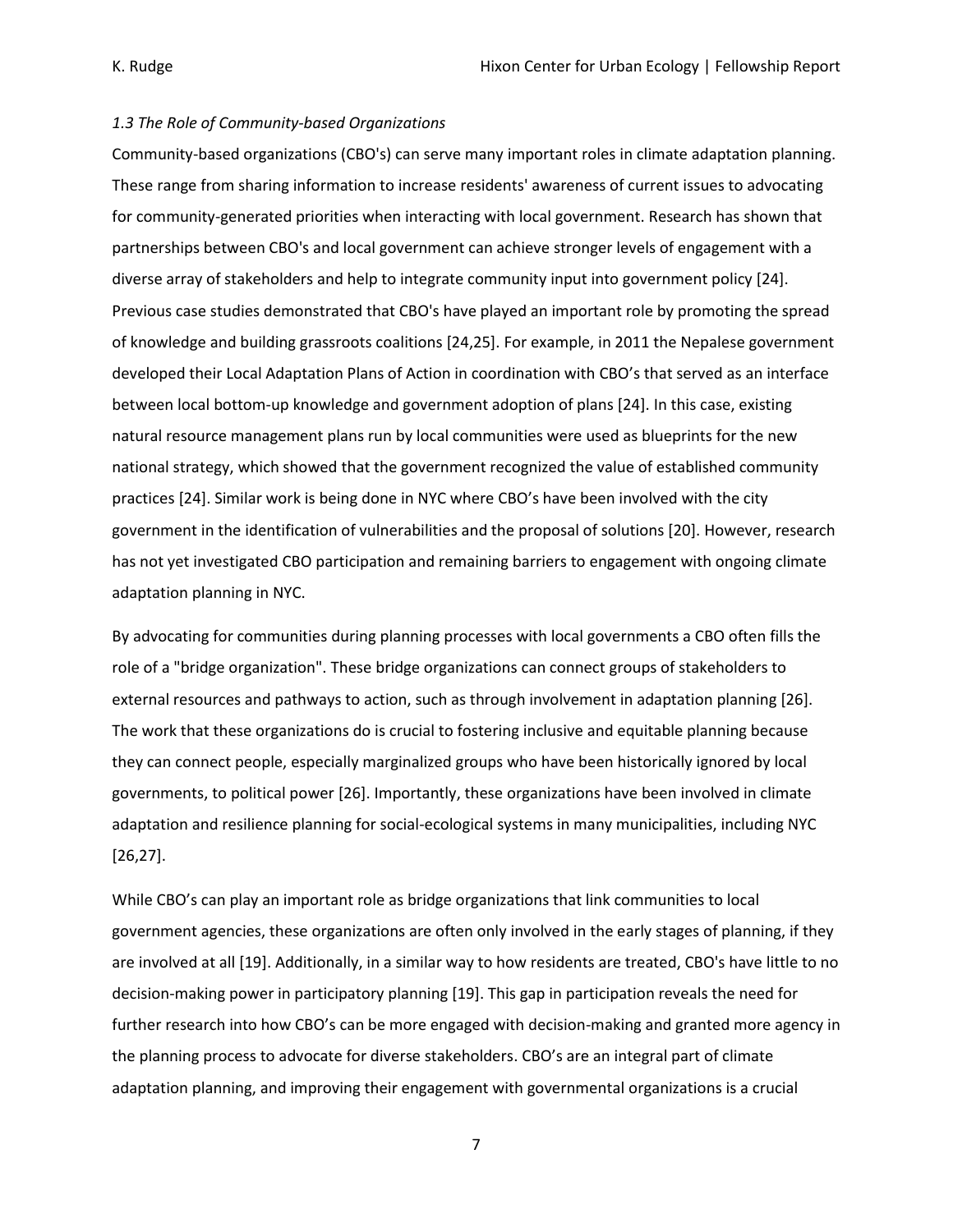component to strengthening the inclusivity of participatory processes [25]. Importantly, further research on what barriers are limiting engagement and what solutions can address those problems would greatly support the development of more equitable planning processes.

#### *1.4 Climate Adaptation Plans in NYC*

In NYC multiple comprehensive plans have been produced to tackle both climate change mitigation and adaptation. These plans have continually evolved following the creation of the 2007 PlaNYC Strategy for a Greener, Greater New York that sought to address the cities' growth while accounting for sustainability and many other issues [28]. This plan was succeeded by revisions in 2011 and 2013, which started to integrate greater consideration of climate change and resilience with major changes being made following the impacts of Super Storm Sandy [29, 30].

The current comprehensive resilience plan for the city is OneNYC, which was released in April 2015 following months of community engagement [31]. Public outreach for this plan consisted of multiple modes of communication including online surveys, telephone surveys, public community meetings, meetings between CBO's and elected officials, working groups, and community advisory boards [31]. This plan serves as a comprehensive document presenting goals and broad strategies to tackle the multitude of urban development and resilience issues facing NYC. The main principles of this document are growth, equity, sustainability, and resiliency [31]. These principles and the strategies that are discussed in the document are intended to guide all other plans that relate to development in NYC.

An additional plan that is relevant to this study is the Zoning for Coastal Flood Resiliency Plan (ZCFR), which focuses on coastal flooding, sea level rise, and extreme weather [6]. ZCFR was completed in May 2021 following extensive public engagement that started in 2016 [6]. These processes mainly focused on meetings between the city council and CBO's, presentations and meetings with community boards, and public workshops to co-produce zoning solutions [6]. This plan has created enforceable ordinances and zoning amendments for certain infrastructural projects that are grounded in the overarching goals and strategies of OneNYC. These policies include resiliency measures like expanding existing floodplain regulations to 2050 floodplains, allowing buildings with nonconforming uses to increase their height, and enabling property owners to change the vertical location of commercial uses in mixed-use zones to avoid severe water damage [6].

Together ZCFR and OneNYC provide a focused, actionable plan and a comprehensive plan that guides long-term strategies for resilience. Understanding what public engagement has looked like for each of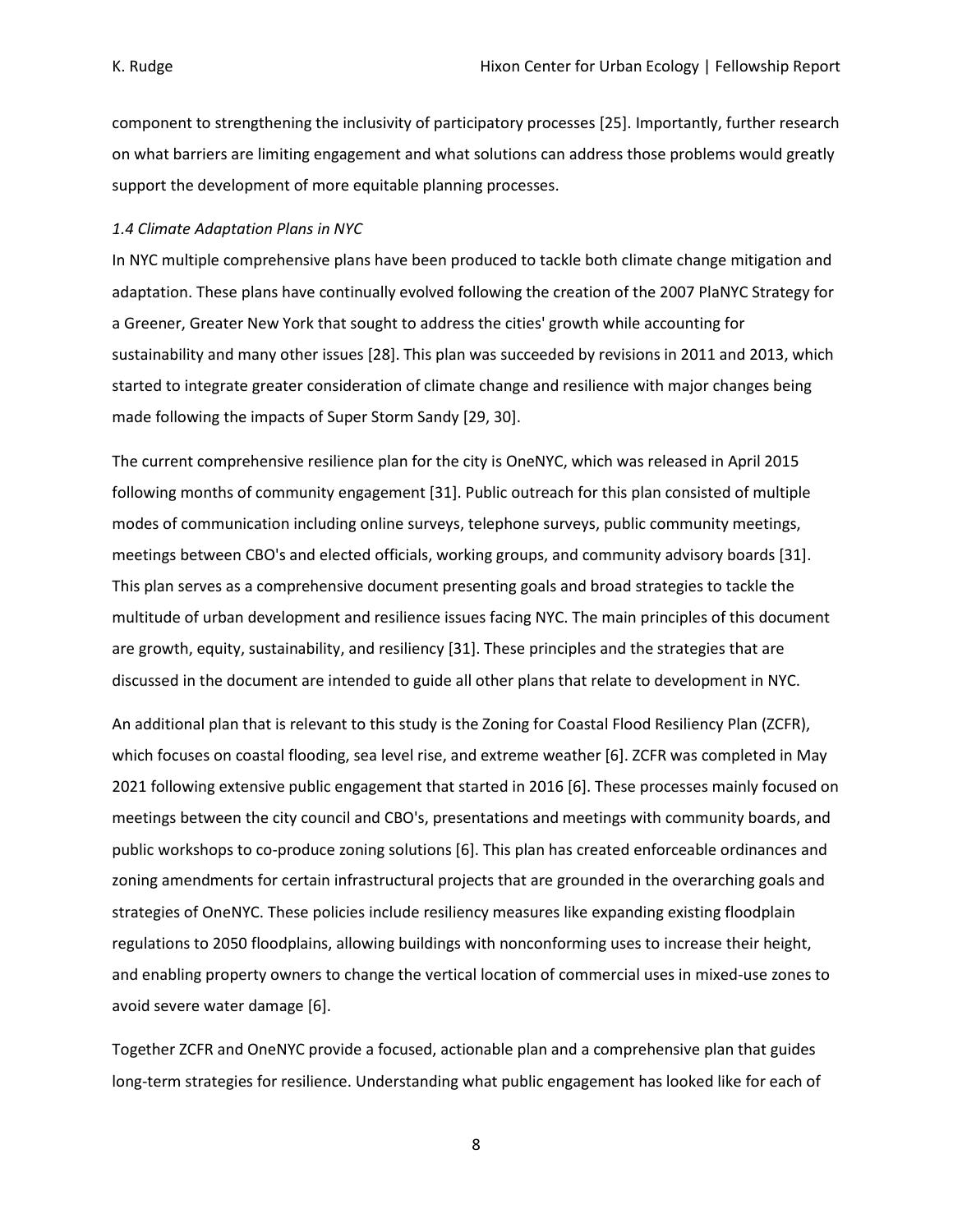these two plans can help to provide insights into how these processes can be improved for two contrasting types of plans.

#### *1.5 Study Overview*

In New York City, significant research has been conducted into sea level rise impacts, inequitable vulnerabilities and planning, and mechanisms that improve equity in climate adaptation planning processes [7,8,20]. However, researchers have yet to conduct qualitative studies regarding the inclusion or exclusion of community-based organizations in climate adaptation planning processes. This is a necessary area to investigate as CBO's play a vital role as bridge organizations and equitable planning processes should recognize the value of these groups and empower them as decision-makers. This study aims to fill this gap in current research by focusing on the perspectives of CBO's that are located in areas at risk from flooding and sea level rise. By investigating these research gaps through a combination of quantitative and qualitative methods, the results of this research will be incredibly valuable to decisionmakers, CBO's, and at-risk communities in NYC. The results of this study will also provide possible avenues of change for stakeholders in other cities across the world, as the barriers to engagement in planning and possible solutions proposed by CBO's are broadly applicable and should be investigated in other contexts.

Additionally, this study is novel in its application of survey methods to examine how CBO's engage in participatory climate adaptation planning in any research setting. This is the first academic study to investigate the opinions of CBO's regarding barriers to engagement with climate adaptation planning and is unique in its inclusion of a multitude of types of CBO's beyond environmental groups to include groups such as economic development organizations. This study demonstrates the value of this survey methodology to create a dialogue with CBO's and provides a foundation for future studies that may investigate similar phenomena at a variety of geographic scales.

The study will focus on understanding the answers to the following three research questions in the context of the climate adaptation planning processes that have occurred in NYC:

- 1. How did awareness of climate adaptation planning processes vary between different CBO's?
- 2. How did participation in climate adaptation planning processes vary between different CBO's?
- 3. What did different CBO's view as barriers to engaging with planning processes, and what solutions were proposed to overcome these barriers?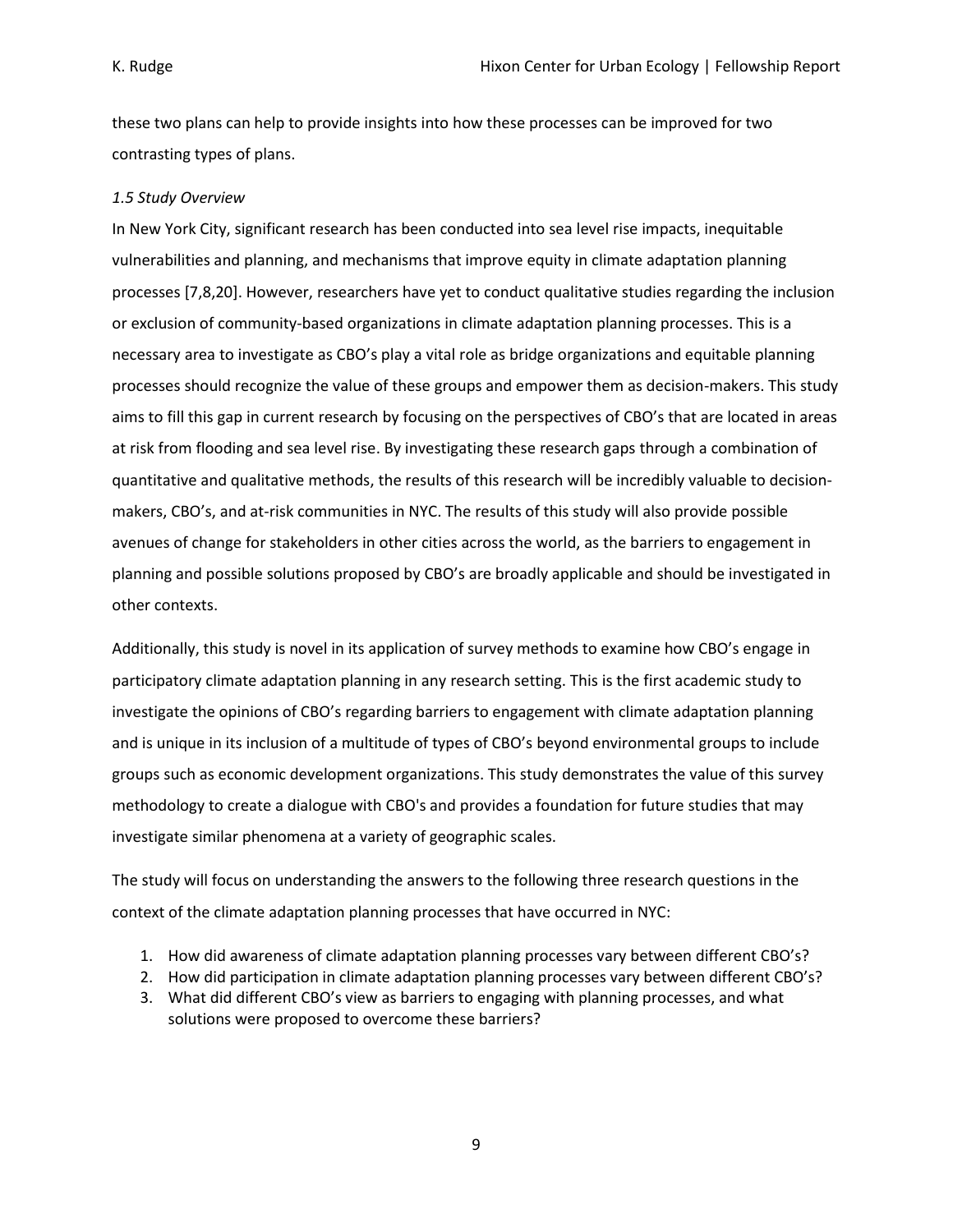These questions were each analyzed in the context of the following five variables:

- 1. The main issue a CBO works on
- 2. The size of a CBO
- 3. The income of the community board where a CBO is located
- 4. The racial demographics of the community board where a CBO is located
- 5. The borough where a CBO was located.

The three research questions in the context of these variables enabled this study to examine key issues regarding the current state of climate adaptation planning in NYC. Based on this analysis, informed solutions were proposed to improve the inclusivity and equity of adaptation planning.

#### **2. Methods**

#### *2.1 Identifying Community-based Organizations*

This study focused on community-based organizations (CBO's) because they play a crucial role as bridge organizations between local stakeholders and municipal planners and policymakers. Since this research was focused on understanding engagement with two climate adaptation plans, (OneNYC and ZCFR) the study aimed to include CBO's working on issues closely related to those covered in the plans. The first group of CBO's selected was environmental groups, which have a direct connection to many of the subissues raised in the climate adaptation plans as climate change is first and foremost perceived as an environmental issue. The second group of CBO's selected was organizations that work on economic or community development (ECD) issues. This group is slightly broader but closely tied to climate adaptation as the plans revolve around building economic and social resilience. Lastly, when identifying relevant groups, it was necessary to use a limited definition of CBO's, which for this paper are nonprofit groups that are engaged in work to generate improvements within a community in the local area they are based in. These exclusion criteria ensured that entities like large nationwide nonprofits were not included in the analysis.

Once the criteria were decided upon, the GuideStar Nonprofit Profiles database was used to search for CBO's matching specific search terms [32]. Certain search terms that organizations are categorized into by the database were selected and geographical limits were indicated to only include organizations based in New York City (NYC). The two major issue areas and sub-issue search terms are shown in table 1. These sub-issues are also umbrella terms that capture multiple smaller issues. This search yielded a result of 530 environmental organizations and 1,000 ECD organizations, with some organizations being listed more than once.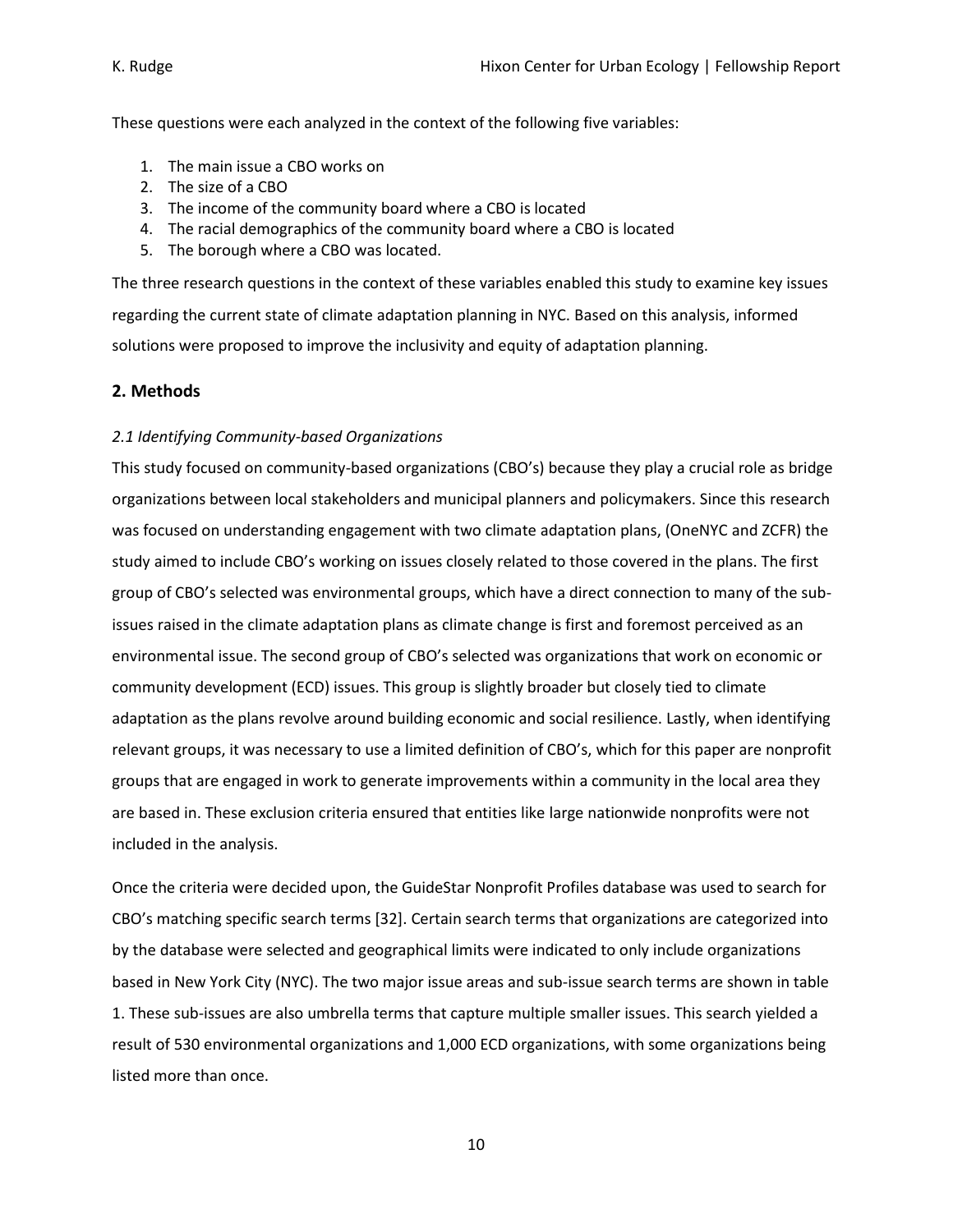| Environmental                  |                              | <b>Economic and Community Development (ECD)</b> |                             |
|--------------------------------|------------------------------|-------------------------------------------------|-----------------------------|
| Biodiversity                   | Climate Change               | <b>Business and Industry</b>                    | <b>Community Organizing</b> |
| <b>Environmental Education</b> | <b>Environmental Justice</b> | Economic Development                            | <b>Housing Development</b>  |
| <b>Natural Resources</b>       |                              | Neighborhood Associations                       | Sustainable Development     |

Table 1. Organization Search Terms

Following this initial search, additional information was gathered on each organization to understand where they were located within NYC, if they fell within this study's definition of a CBO, whether their work was relevant to the climate adaptation plans, whether they were still active, and what their contact information was. This information was sometimes available on an organization's GuideStar Profile, but for most organizations, the information was gathered from each organization's website. Organizations were excluded for multiple reasons. For example, many organizations are based in NYC but focus on international work. Once organizations were excluded based on their issue areas, or other criteria, the addresses of all organizations were processed using ArcGIS. Geospatial processing was done to only include organizations that were located in community boards that were located in a present-day or future floodplain based on data from the New York City Panel on Climate Change [33]. Community boards were used as the smallest-scale geographic division for this study as they are the primary means through which CBO's and residents engage in local planning in NYC. Once all processing was complete the final amount of relevant CBOs was 134 environmental groups and 235 ECD groups.

#### *2.2 Survey Development*

Once the organizations of interest were identified, the survey was designed in alignment with the research questions. The three main areas of inquiry of the survey asked about awareness, participation, and barriers to engagement. These areas were chosen because they provide some level of insight into all steps of the participatory planning process. Questions on awareness revealed valuable information on how successfully the plans and engagement opportunities were being communicated to the public. Questions on participation gained insight into what types of CBO's took part in the process, and how this relates to other variables at play. Finally, questions on barriers to engagement began to explain why there may be deficiencies in the inclusivity of planning processes, and elucidated ideas for how to improve upon the current state of affairs. Questions within these three areas were repeated for both the OneNYC plan and the ZCFR plan, as well as for government planning processes more broadly to see how the climate adaptation planning processes compared to other similar processes.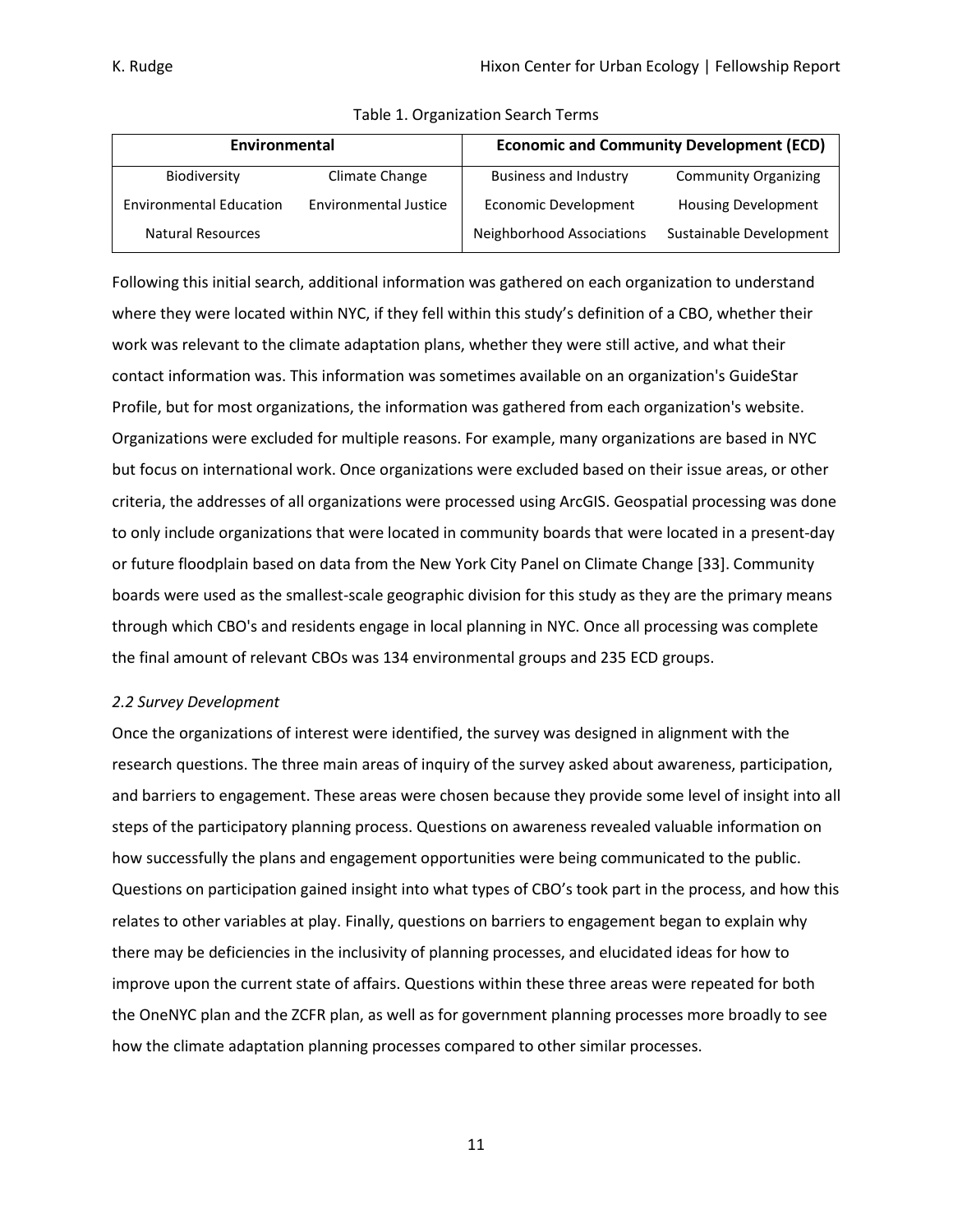In addition to the three areas of interest, a variety of information about each organization was collected to understand any correlations between engagement and characteristics of an organization. Five main variables were tracked for use in the final data analysis. These included the organization's size, the major issue area and sub-issues they worked on, the borough they were located in, the racial demographics of their local community board, and the median income status of their local community board. The information on community boards was gathered using geospatial analysis and data from the 2020 Census, while all other factors were gathered using survey questions [34]. The final survey containing 31 questions can be found in the supplemental materials section.

#### *2.3 Survey Distribution and Data Collection*

Once the survey was completed, CBO's were recruited via an email sent to a contact listed on their websites. The recruitment email was sent out two times in March 2021 to better ensure that representatives of all CBO's had a chance to learn about the study. The survey was designed to be completed by one member of each organization. Survey questions asked respondents to provide information about their CBO rather than their personal opinions. Survey responses were collected throughout March 2021 and April 2021. Following the collection of survey responses, data was processed using Microsoft Excel to evaluate correlations and other pertinent information regarding awareness, participation, and barriers to engagement. A secondary geospatial analysis was done in ArcGIS to understand any spatial factors related to the CBO's that completed the survey.

#### **3. Results**

#### *3.1 Respondents Overview*

Of the 369 total organizations of interest, 56 responded to the entire survey and 57 responded to all questions except the ZCFR section. As a sample of all relevant organizations, the 57 organizations represent a response rate of 12.1%, which has a margin of error of 11% given a 90% confidence interval. Additionally, the sampling process deliberately intended to sample a significant number of organizations from each issue area. Out of 134 environmental CBO's, there were 28 responses (20.9% of CBO's), a sample that has a margin of error of 14% with a confidence interval of 90%. Out of the 235 ECD CBO's, there were 32 responses (13.6% of CBO's), a sample that has a margin of error of 14% with a confidence interval of 90%. These high margins of errors demonstrate that this study does not provide a comprehensive statistically significant representation of all relevant CBO's. However, the results of this study are still relevant for elucidating trends that require further investigation, exploring issues that are raised by the respondents, and gaining insight through qualitative, exploratory data.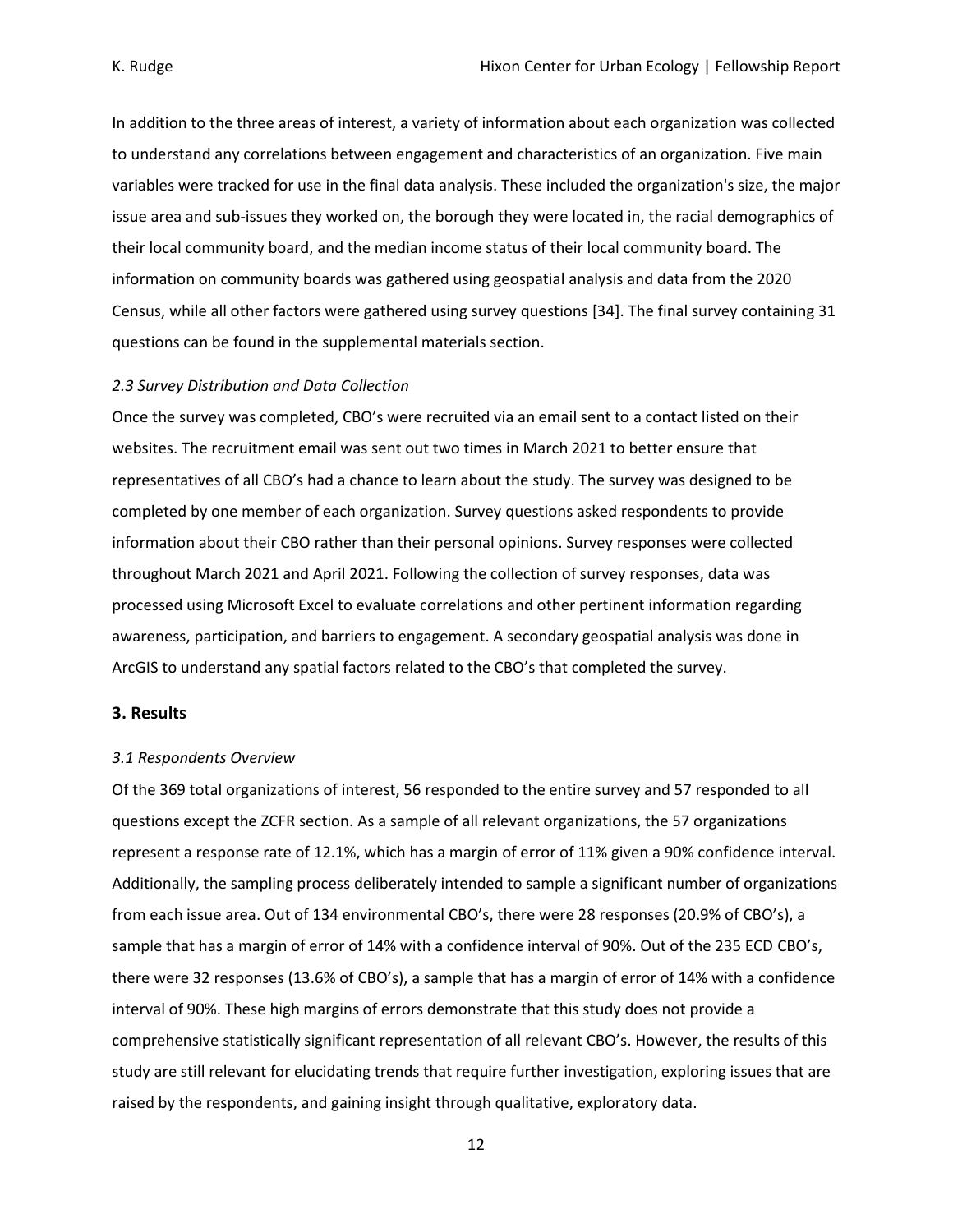The respondents worked on a variety of sub-issues within the broader categories of environment or ECD, and most organizations worked on more than one sub-issue. The environmental CBO's worked on the following sub-issues in order of decreasing frequency listed: parks and green space, ecosystem conservation, climate change, environmental justice, water pollution, air pollution, and other issues. The ECD CBO's worked on the following sub-issues: general community organizing, business development, sustainable development, social services, workforce development, economic justice, and other issues.

There was also great diversity amongst organizations regarding the other four main variables. Organization staff sizes included 18(32.6%) all-volunteer, 18(32.6%) with 1 to 10 employees, 7(12.3%) with 11 to 20 employees, and 14(24.6%) with greater than 20 employees. The boroughs listed were 24(42.1%) from Manhattan, 6(10.5%) from the Bronx, 10(17.5%) from Queens, 10(17.5%) from Brooklyn, and 6(10.5%) from Staten Island. The income ranges of community boards were 28(49.1%) low-income, 17(29.8%) moderate-income, and 12(21.1%) high-income. The racial demographics of the community boards were 21(36.8%) majority non-White, and 36(63.2%) majority White. Figure 1 shows the location of all CBO's that completed the survey overlayed on top of the NYC community boards.



Fig. 1: Map of Community-Based Organization Survey Respondents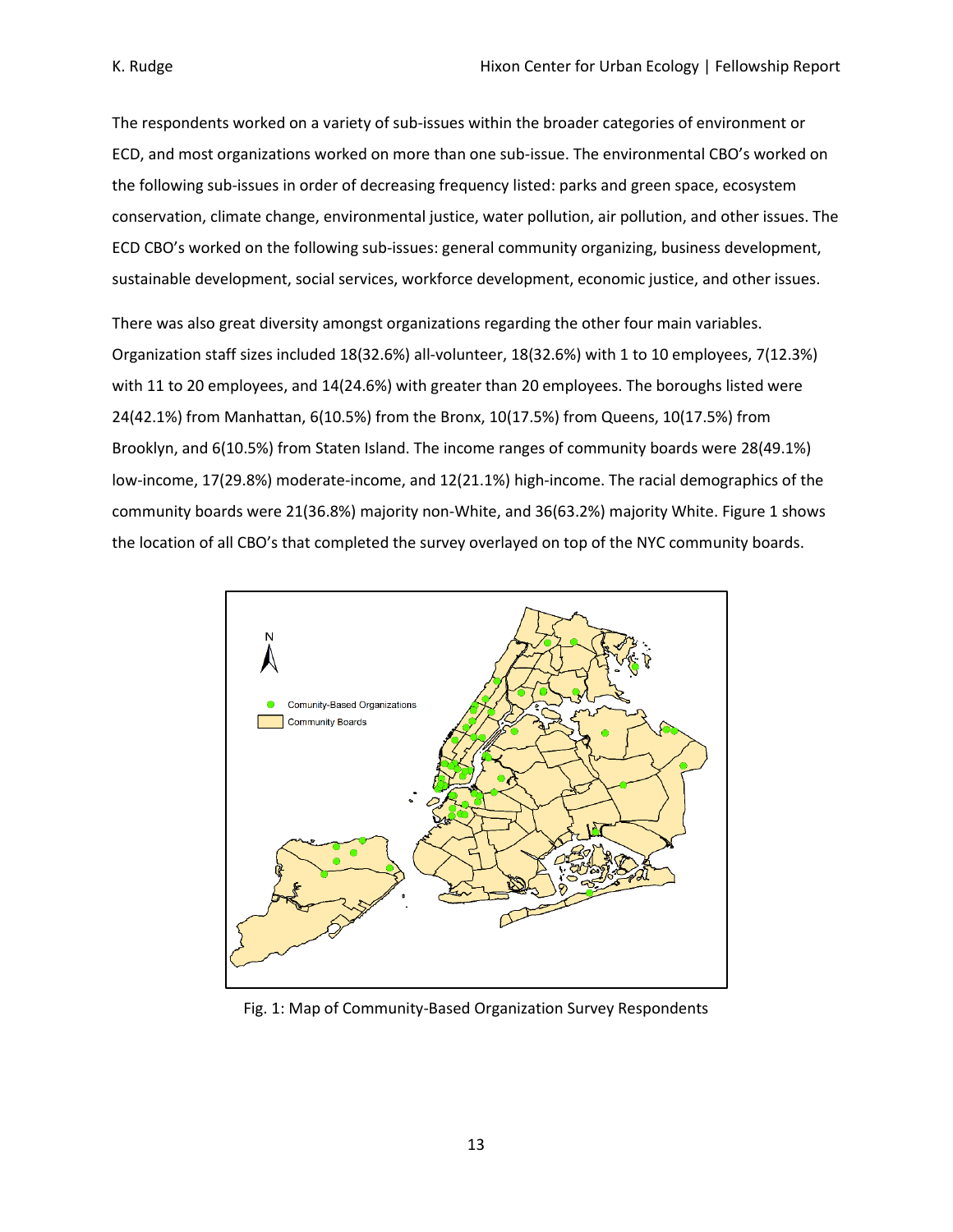#### *3*.2 Awareness

The first area of analysis was focused on understanding organizations' awareness of the two climate adaptation plans. Overall, 31(54.5%) CBO's were aware of the OneNYC plan and 18(67.9%) CBO's were aware of the ZCFR plan. As shown in figure 2, 22(39.3%) CBO's were aware of both plans, 8(14.3%) were aware of OneNYC only, 16(28.6%) were aware of ZCFR only, 46(82.1%) were aware of at least one plan, and 10(17.9%) were aware of neither plan.

Organizations were also asked if they would have participated in a planning process if they had been aware of its existence. Of the 26 CBO's unaware of the OneNYC plan 8(30.8%) said they would have participated, 16(61.5%) said maybe, and only 2(7.7%) said no. Of the 18 CBO's unaware of the ZCFR plan 3(16.7%) said they would have participated, 15(83.3%) said maybe, and 0(0%) said no. Figure 3 shows whether CBO's that were aware of either plan would have participated in at least one of the plans.

Some trends between the variables of inquiry and levels of awareness were observed. Organization size played the most obvious role in predicting whether CBO's were aware of these plans or not. When examining awareness of OneNYC or ZCFR independently and when examining awareness of either plan, a relationship existed where larger organizations were more likely to be aware of plans. Linear regressions of these trends, shown in figure 4, were statistically significant with all  $R^2$  values being greater than or equal to 0.7.



Fig. 2: Pie Chart of Awareness of Different Plans



Fig. 3: Pie Chart: Would an Organization Participate in Either Plan if They Had Been Aware of it?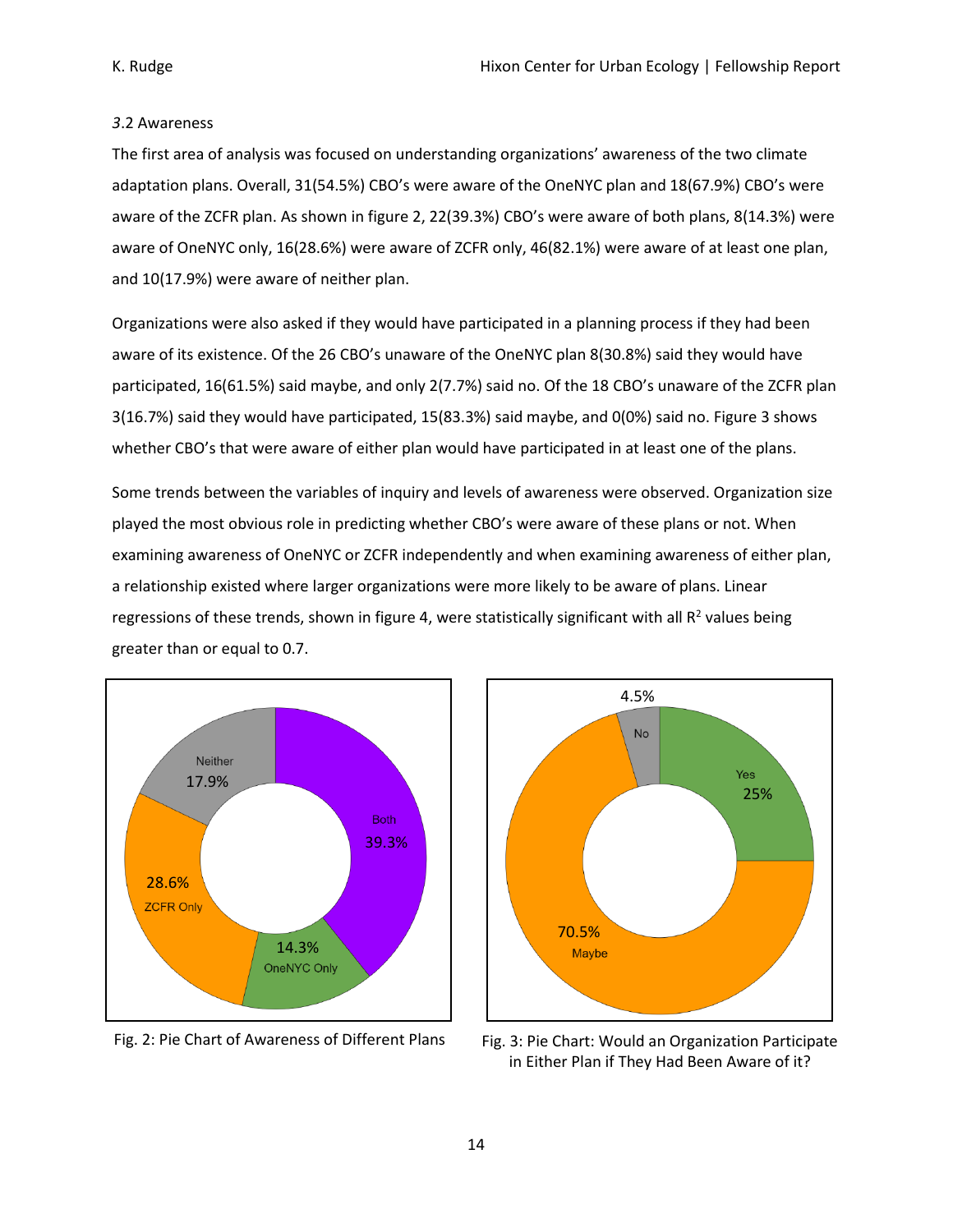

Fig. 4: Scatter Plot of Awareness Versus Organization Size

There were also some significant relationships between organizational issue areas and awareness. For ZCFR 24(85.7%) environmental CBO's were aware of the plan compared to 14(50%) ECD CBO's, this dynamic had a significant relationship with a chi-squared p-value less than 0.05. When examining either plan 26(92.9%) environmental CBO's were aware of at least one plan compared to 20(71.4%) ECD CBO's, resulting in a significant relationship with a chi-squared p-value less than 0.05. There was no significant trend between issue area and awareness of the OneNYC plan with 16(57.1%) environmental CBO's being aware compared to 15(51.7%) ECD CBO's.

There was also a slightly significant trend when examining organizations by the borough location either in Manhattan or outside of Manhattan. A slightly significant trend with a chi-squared p-value equal to 0.1 was visible for the ZCFR with 24(75%) Manhattan-based CBO's being aware of the plan compared to 13(54.2%) of CBO's from other boroughs. No trends were apparent when examining OneNYC or either plan compared to the borough variable. Additionally, no trends were visible between either race of a community board or income of a community board and an organization's awareness of any plan.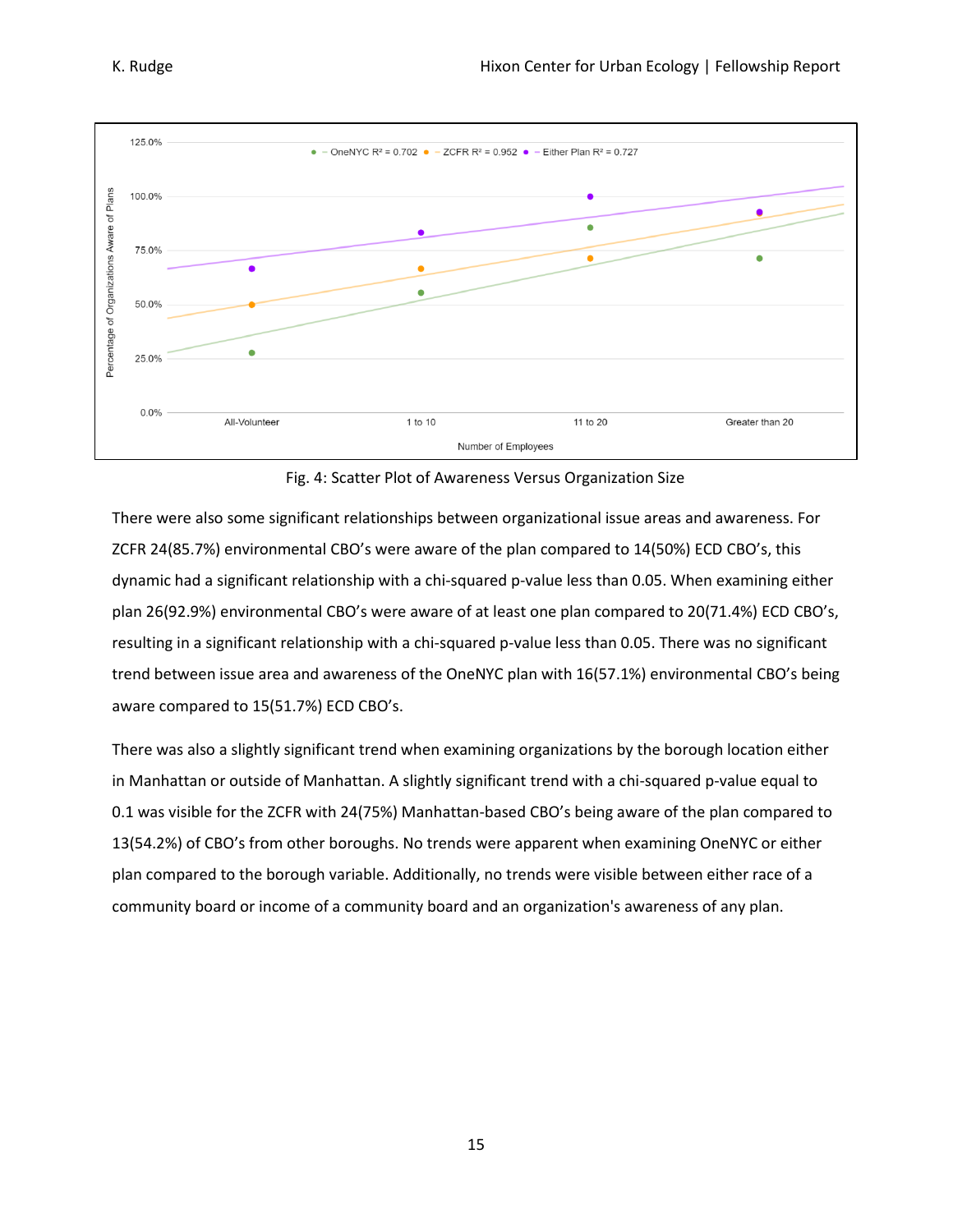#### *3.3 Participation*

The second area of analysis was the level of participation in the climate adaptation planning processes. For this analysis, the number of organizations that participated in a plan was compared to the number of organizations aware of that plan, thereby gaining an understanding of the proportion of organizations that chose to participate knowing that the process existed. Overall, out of 31 CBO's aware of the OneNYC plan 11(35.5%) participated and 20(64.5%) did not. Of the 28 CBO's aware of the ZCFR plan 15(39.5%) participated and 23(60.5%) did not. 46 CBO's were aware of at least one plan; 7(15.2%) of those CBO's participated in both planning processes, 12(26.1%) participated in only one, and 27(58.7%) participated in neither, as shown in figure 5.

There were multiple modes of participation across the two plans. Multiple organizations listed more than one mode of participation. For the ZCFR planning process, organizations participated through two methods, 13(86.7%) CBO's did so through public hearings or formal meetings, and 10(66.7%) CBO's engaged through conversations with government officials. For the OneNYC plan, organizations participated via four methods, 8(72.7%) had conversations with government officials, 5(45.5%) attended public meetings or formal meetings, 1(9.1%) took an online survey, and 1(9.1%) took a phone survey.

Correlations were observed between rates of participation and three different variables: participation in previous government planning process related to any issues, organization size, and participation in one climate adaptation planning process increasing likelihood of participation in the other.



Fig. 5: Pie Chart: Did Organizations that Were Aware of at Least One Plan Participate in the Process for any Plan?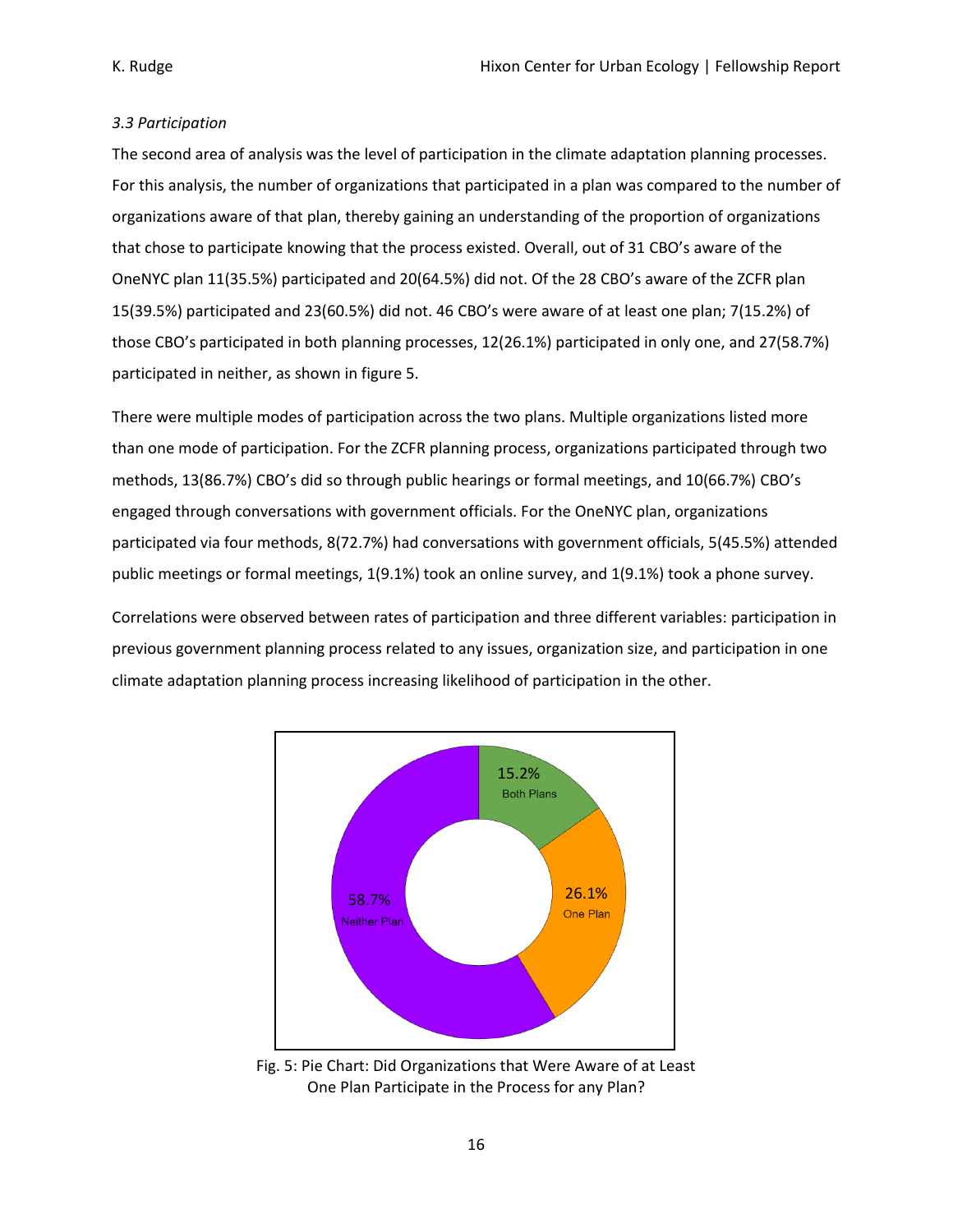Organizations that participated in this survey had a range of previous participation experience in government planning processes. Respondents were grouped into categories of how often they had previously engaged with planning processes with categories of "never", "less than once a year", "1 to 5 times a year", "6 to 12 times a year", and "more than once a month". The rates of participation as a percentage of awareness of the relevant plan are shown in figure 6. Linear regressions for participation with OneNYC independently, ZCFR independently, and with either plan, all show some significance with  $R<sup>2</sup>$  values above 0.5.

Like the observed trends with awareness, participation generally increased as organization size increased. Linear regressions of organization size versus participation had statistical significance for OneNYC and for either plan with  $R^2$  values of 0.86 and 0.83 respectively. There was not a significant correlation between organization size and participation in the ZCFR process; this relationship had an  $R^2$ of 0.28.



Fig. 6: Participation in Climate Adaptation Planning Processes Versus Previous Participation in any Government Planning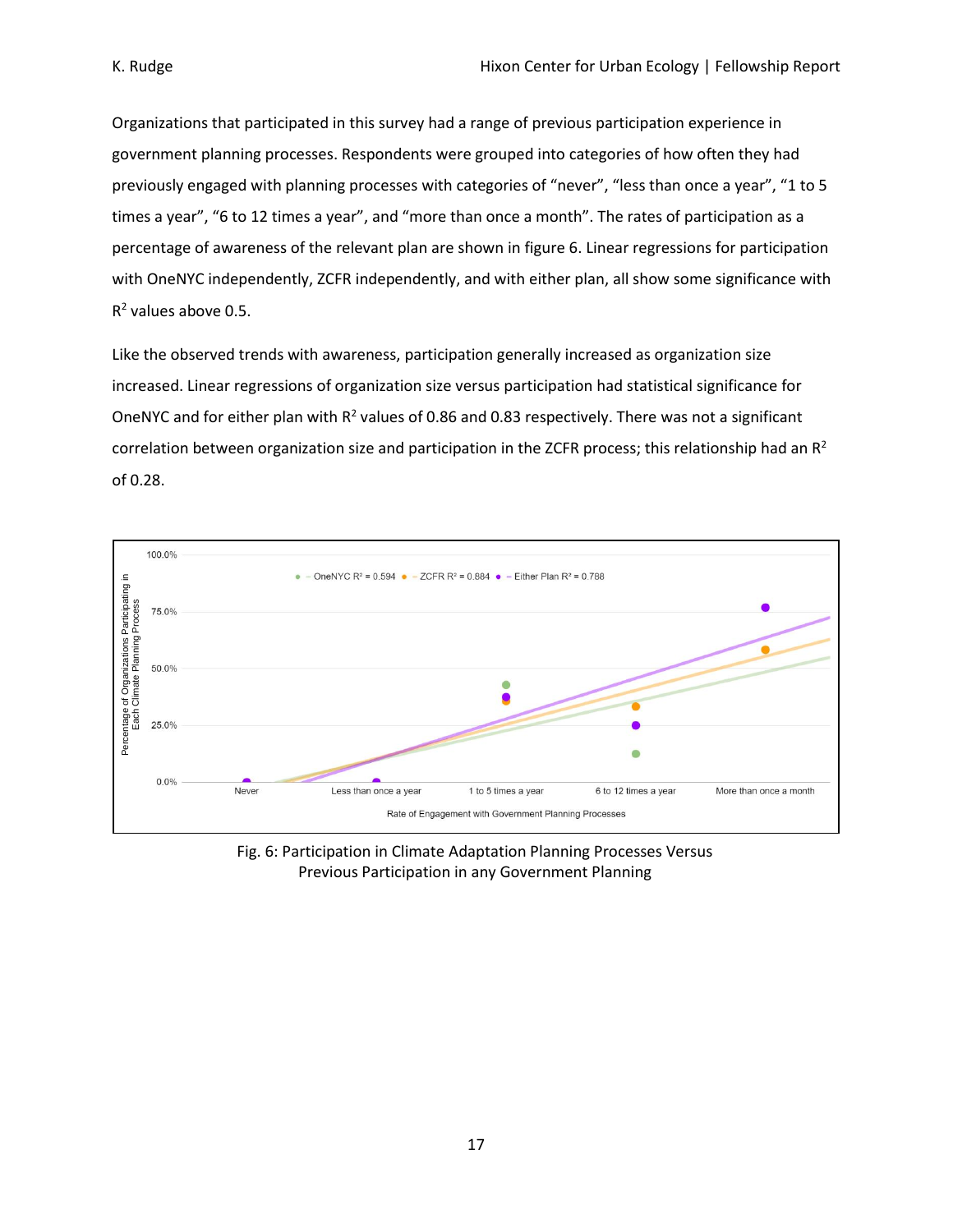Participation in either climate adaptation planning process was a strong indicator of participation in the other. 11 CBO's participated in the OneNYC planning process, amounting to 35.5% of CBO's that were aware of this plan. 10 of those 11 CBO's that participated in the OneNYC process were also aware of ZCFR. Of those 10 CBO's, 7(70%) also participated in the ZCFR process. This demonstrates that organizations that participated in the OneNYC process and were aware of the ZCFR plan were more likely to participate in the ZCFR process than the pool of all organizations aware of the ZCFR plan were. This relationship is statistically significant with a chi-squared p-value less than 0.1. A similarly strong trend is visible when the order is reversed in that participation in the ZCFR process is correlated with higher participation in the OneNYC process, when awareness of the OneNYC plan is considered. 15 CBO's participated in the ZCFR planning process, equivalent to 39.5% of CBO's aware of this plan. 9 of those 15 CBO's were also aware of the OneNYC plan. Of those 9 CBO's, 7(77.8%) participated in the OneNYC plan. This correlation has a chi-squared p-value less than 0.05.

There were no trends related to participation and any of the other main variables (organization issue area, race of the community board, income of the community board, or borough where the organization is located).

#### *3.4 Barriers to Engagement*

Respondents identified multiple barriers to engagement that followed similar trends for OneNYC, ZCFR, and government planning in general. Table 2 shows the number of organizations that listed each barrier to engagement with the percentage in respect to all respondents listed in parentheses. The barriers to engagement are listed in order of the most common to the least common ones identified when an average is taken between OneNYC and ZCFR answers. Notably, most organizations stated that barriers did exist or that they "maybe" existed for all plans. For OneNYC 15(26.3%) CBO's said yes barriers exist, 25(61.4%) said maybe, and 7(12.3%) said no. For ZCFR 14(25%) said yes barriers exist, 33(58.9%) said maybe, and 9(16.1%) said no. For planning in general 29(50.1%) said yes barriers exist, 17(29.9%) said maybe, and 11(19.3%) said no barriers existed. Importantly, almost all respondents that answered "maybe barriers exist" for each plan listed a specific barrier in the following questions.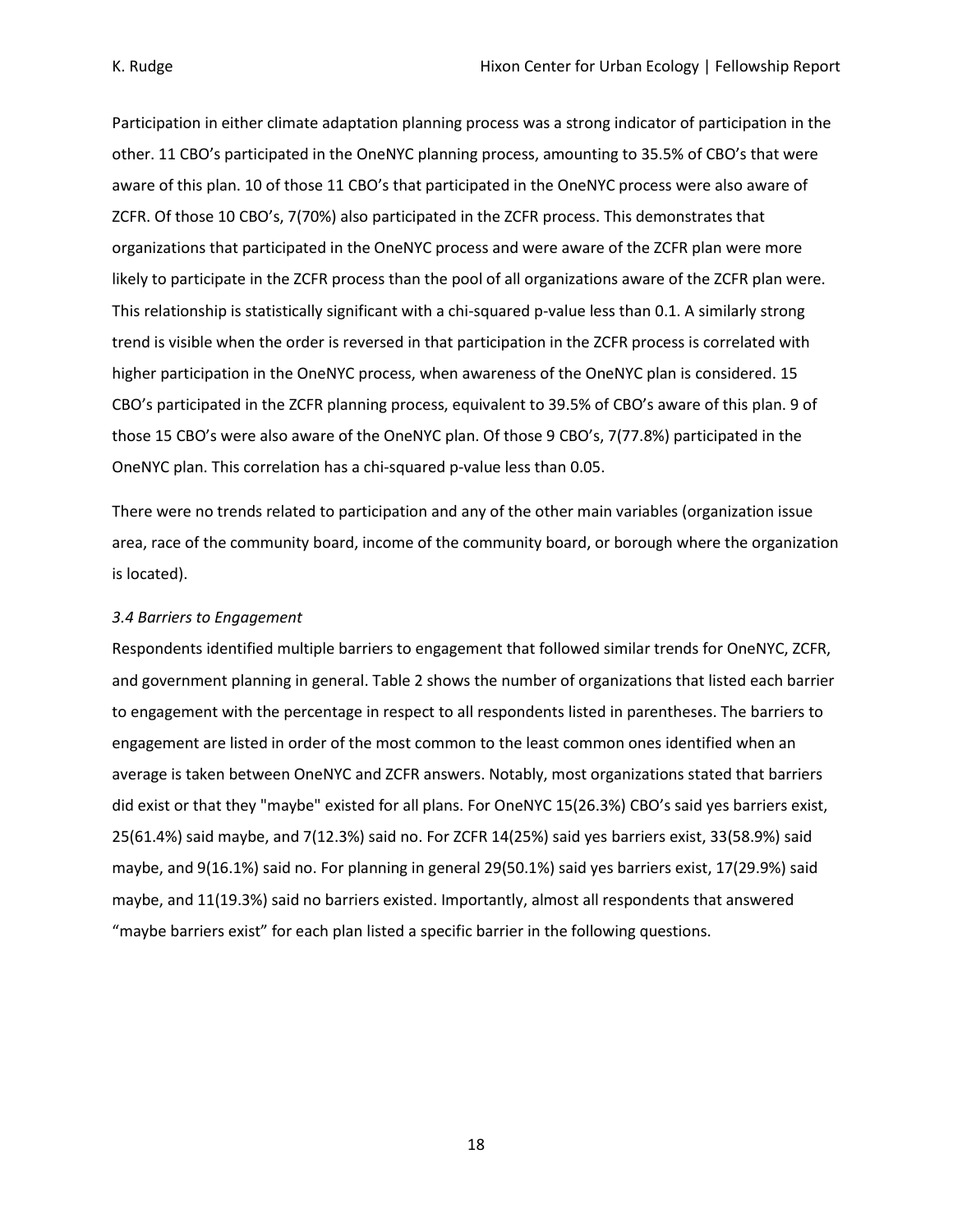| <b>Barrier</b>                                         | <b>Both Climate Plans</b><br>(Mean Value) | <b>OneNYC</b> | <b>ZCFR</b> | <b>Government Planning</b><br>in General |
|--------------------------------------------------------|-------------------------------------------|---------------|-------------|------------------------------------------|
| Lack of Awareness                                      | 29(51.8)                                  | 31(54.4)      | 27(48.2)    | 31(54.4)                                 |
| Lack of Time                                           | 23(41.1)                                  | 21(36.8)      | 25(44.6)    | 29(50.9)                                 |
| Inconvenient<br><b>Meeting Times</b>                   | 22.5(40.2)                                | 20(35.1)      | 25(44.6)    | 20(35.1)                                 |
| Lack of Clarity of<br>Process                          | 16.5(29.5)                                | 16(28.1)      | 17(30.4)    | 35(61.4)                                 |
| Inconvenient<br><b>Meeting Locations</b>               | 10.5(18.8)                                | 8(14.0)       | 13(23.2)    | 21(36.8)                                 |
| <b>Planning Does Not</b><br><b>Benefit Communities</b> | 9.5(17.0)                                 | 9(15.8)       | 10(17.9)    | 26(45.6)                                 |
| Language Barriers                                      | 8.5(15.2)                                 | 8(14.0)       | 9(16.1)     | 13(22.8)                                 |
| Distrust of<br>Government                              | 8(14.3)                                   | 9(15.8)       | 7(12.5)     | 18(31.6)                                 |
| Lack of Interest in<br><b>Issues</b>                   | 8(14.3)                                   | 8(14.0)       | 8(14.3)     | 14(24.6)                                 |
| <b>Cultural Barriers</b>                               | 7.5(13.4)                                 | 7(12.3)       | 8(14.3)     | 18(31.6)                                 |

### Table 2. List of Barriers to Engagement

In addition to the identification of pre-chosen barriers, space was given to respondents to discuss any additional barriers by providing an open-ended answer. These open-ended answers were qualitatively coded into seven categories that were able to encompass all the themes that were described. While only 13 CBO's provided open-ended answers, this qualitative analysis provides important insights into more detailed issues with the planning processes. This open-ended feedback enables this study to investigate more complex dynamics than those elicited from the quantitative survey answers. Deeper questions can be explored, such as why participatory planning may be flawed and how improvements can be made. Table 3 shows the different themes in order of how often they were mentioned, as well as an excerpt from one quote in each category.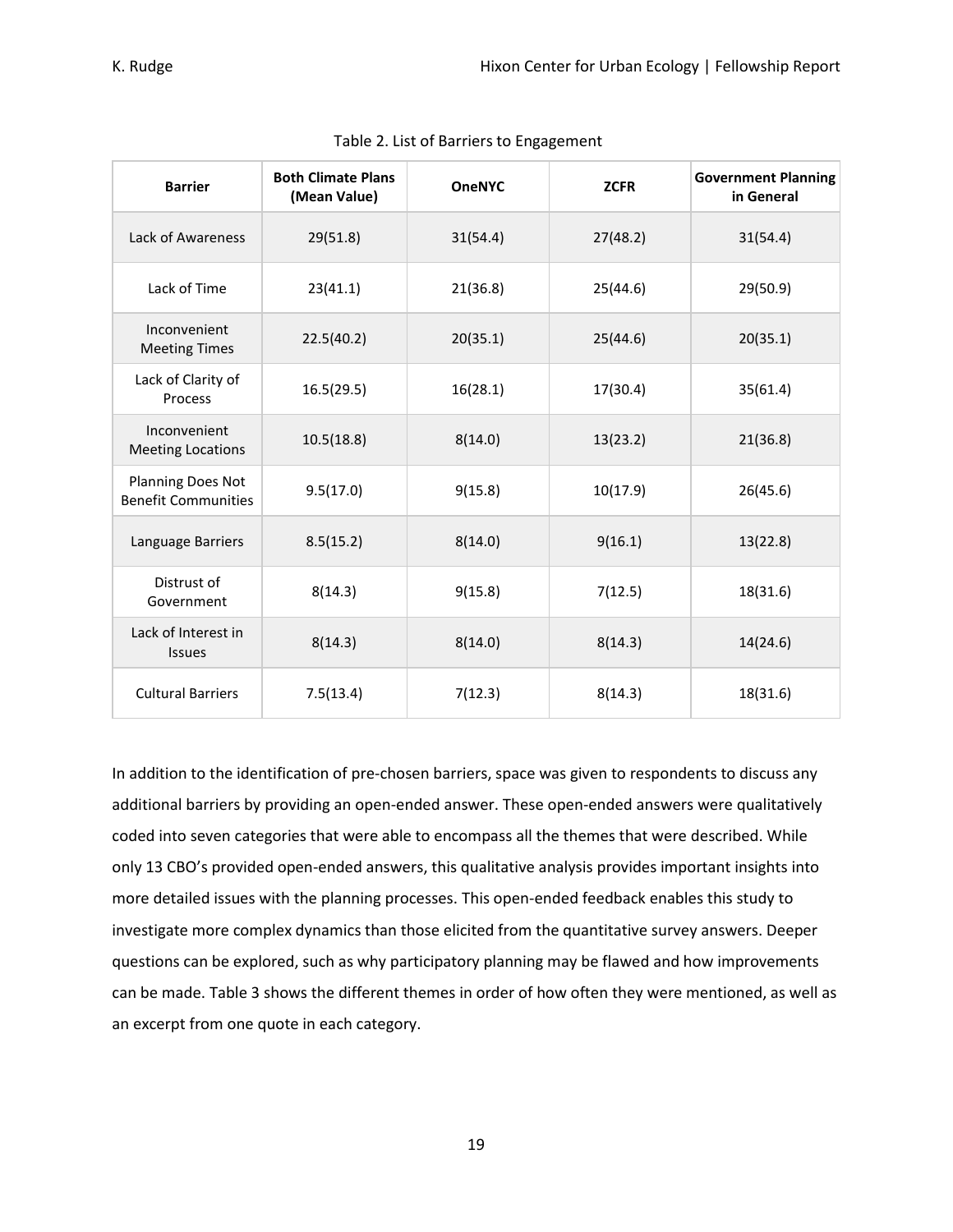| Number of<br><b>Occurrences</b> | Theme                                                                  | <b>Excerpt</b>                                                                                                                                       |
|---------------------------------|------------------------------------------------------------------------|------------------------------------------------------------------------------------------------------------------------------------------------------|
| 5                               | Planning processes are poor or<br>government is unorganized            | "Public input is a formality. City agencies go through the<br>motions and continue with their pre-fabricated, designs"                               |
| 4                               | Communities have no decision-making<br>power                           | "Community Boards have no authority, and they are the<br>primary way communities engage in planning processes"                                       |
| 4                               | Lack of clarity and transparency                                       | "The process itself needs to be more transparent with<br>more specific details and broad outreach across the city"                                   |
| 3                               | Business interests or top-down<br>technocracy dominate decision-making | "NYC is dominated by the real estate industry and is<br>Manhattan-centric. This has a direct and strong influence<br>on any planning"                |
| 2                               | Better of more resources are needed                                    | "There is little clarity on which NYC agency is responsible<br>for a specific plan and whether they have the appropriate<br>resources and expertise" |
| 1                               | Justice should be a priority                                           | "Environmental justice principles need to guide decision-<br>making from the onset of the project"                                                   |

#### Table 3. Qualitative Themes Regarding Barriers to Engagement

#### **4. Discussion**

#### *4.1 Awareness and Participation*

The results of this study reveal a great deal about the relationship between CBO's and the climate adaptation planning processes that are led by the NYC government. Firstly, the rates of awareness of the climate adaptation plans were high with 82.1% of CBO's being aware of at least one plan. While this still leaves about one in five CBO's unaware of either planning process, the awareness component is certainly at a strong level. Previous studies have demonstrated that a link exists between individuals' awareness of the threats of climate change and their engagement in adaptation planning processes, but an analysis of how awareness of an adaptation planning process compares to engagement in that process has not been studied [35]. While similar data on adaptation plan awareness comparable to that found in this study is not available, the rates of awareness in this study can be compared to data on public awareness of and knowledge about climate change [35]. Three measures of public awareness about climate change and its impacts in the NYC Metropolitan Area provide relevant comparisons. These are the rate of residents who think global warming is happening (72%), those who think global warming will harm people in the US (61%), and those who think local officials should do more to address global warming (54%) [36]. While these statistics demonstrate awareness of climate change more broadly rather than awareness of adaptation plans, they still provide a valuable comparison of individuals' awareness, represented by rates between 54% and 72%, compared to the rate of awareness of either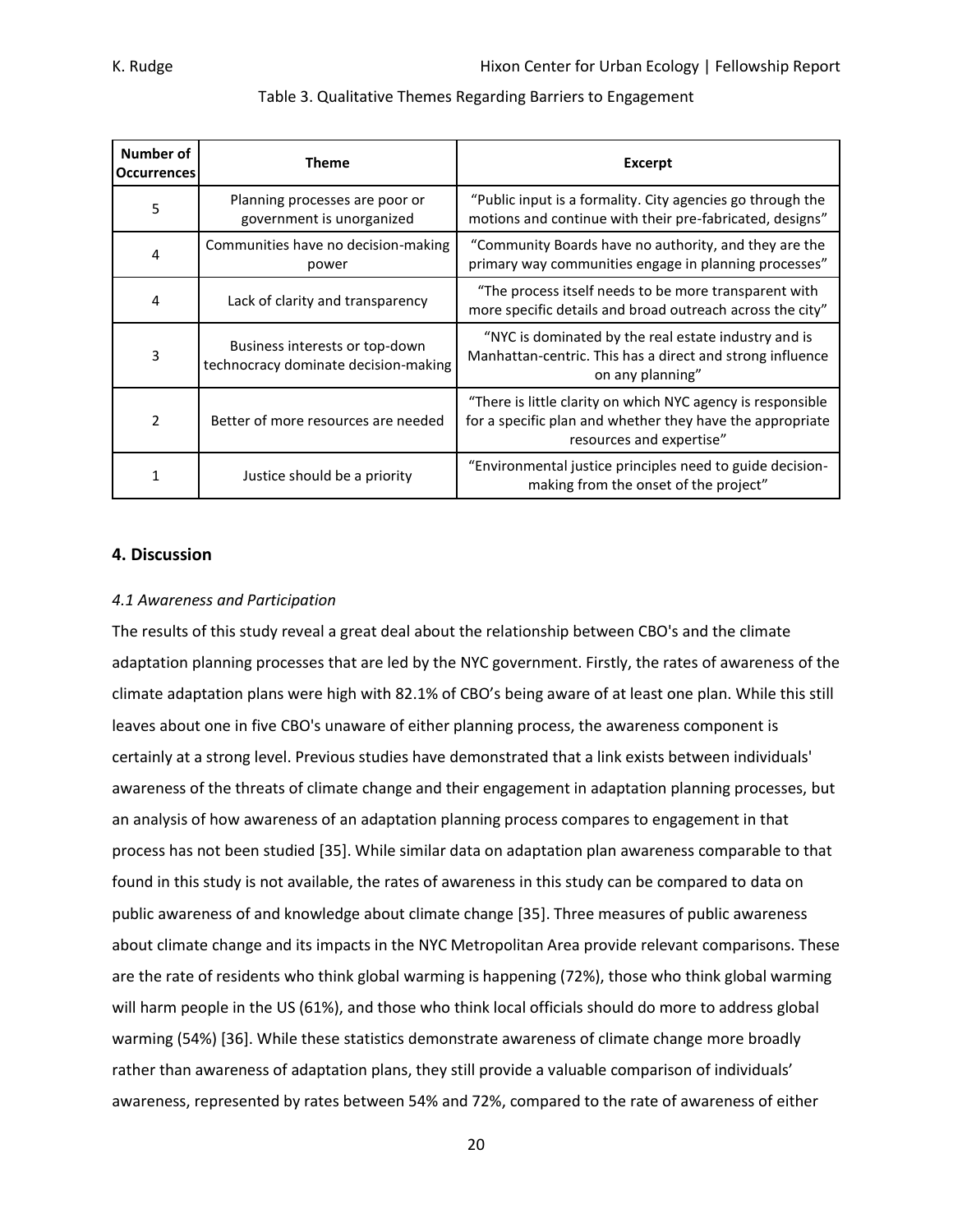plan found in this study of 82.1%. These findings demonstrate that CBO's may be better informed about climate change and adaptation planning than the general public, and therefore can play a significant role in spreading awareness and further connecting individuals to planning. Partnerships between local government and CBO's should be developed specifically to make the public aware of adaptation planning processes and thereby expand outreach to more diverse audiences. This could include actions such as planning agencies creating partnerships with CBO's to utilize their communication networks for notification of planning processes. Many of these partnerships do exist and the findings of this study help to stress the importance of maintaining and improving such programs.

In addition to awareness alone, the link between awareness and participation is important to investigate. Rates of awareness were significantly higher than rates of participation with 82.1% of CBO's being aware of either plan and only 41.3% of those groups participating in at least one planning process. While lack of awareness was the most cited barrier to engagement with 51.8% of CBO's listing it, there are multiple reasons why organizations may have chosen not to participate even when they were aware of a plan. Two notable barriers that can limit the translation of awareness to participation is the lack of clarity of the process and how the plan may benefit a CBO and the community it represents. These issues provide an explanation for the gap between awareness and participation and are additionally supported by the data presented in figure 3. This figure demonstrates that of the organizations that were unaware of either plan only 4.5% stated they would not participate in that planning process had they been aware. In contrast, 25% of respondents said they would have participated had they been aware of the plan and the vast majority (70.5%) stated they would "maybe" participate if they have been aware of the plan. This large uncertainty demonstrates that awareness that a planning process is happening is not enough to guarantee participation from CBO's. This supports the idea that once awareness is achieved, further work is needed to demonstrate key criteria such as, why a plan is valuable to the goals of specific CBO's, how exactly CBO's can engage in the process, and how involvement in planning can benefit CBO's and the communities they support. The findings in this study support the idea that without thorough explanation and clearly communicated details about an adaptation plan, awareness does not do enough to improve engagement.

Another finding from this study that may elicit solutions to relatively low levels of participation is the prevalence of sustained participation. In this study, CBO's that had previously engaged in any public planning processes with the local government were far more likely to engage with either of the climate adaptation plans. Figure 6 demonstrates that organizations that participated in government planning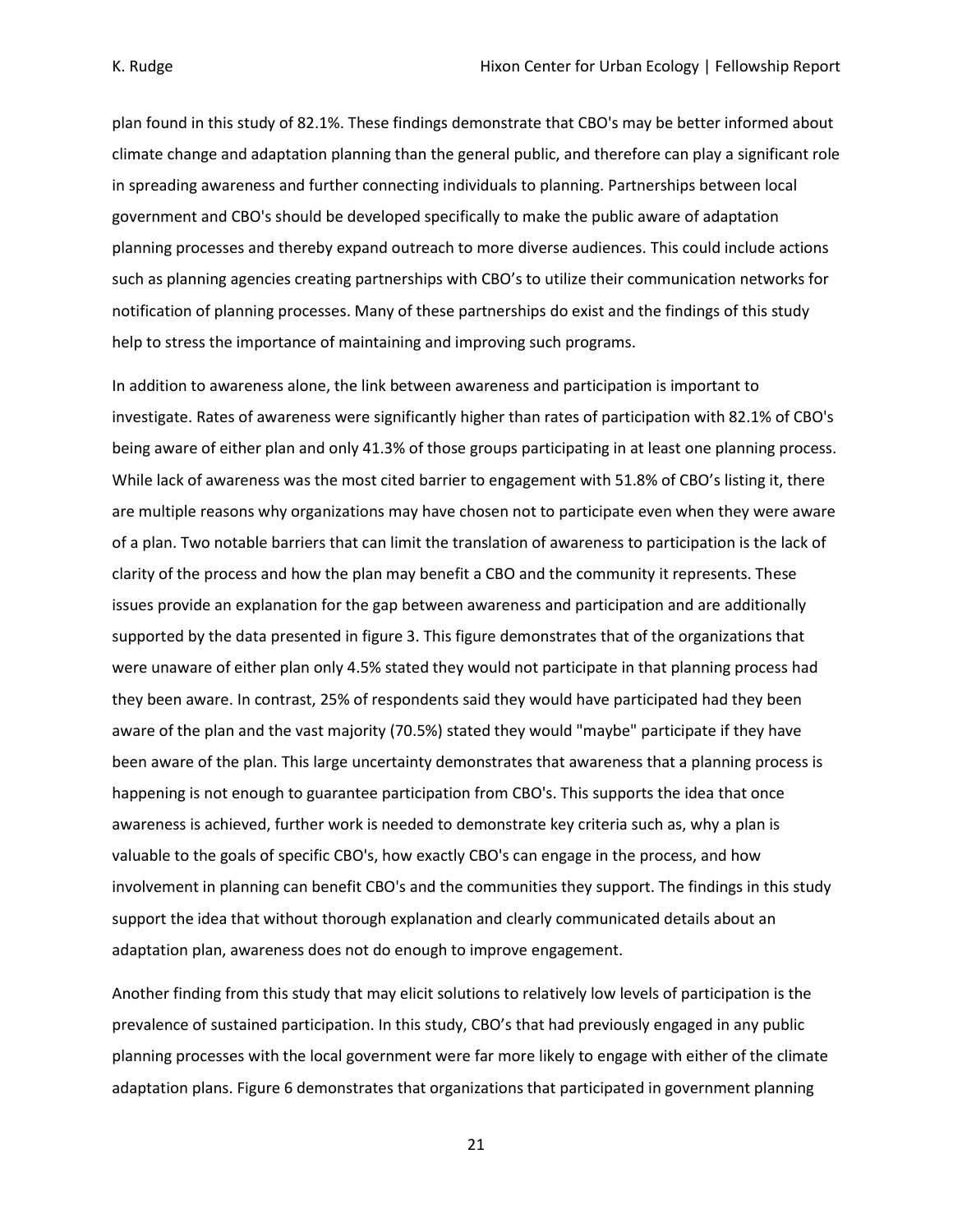more than once a month were the most likely to participate in one of the climate adaptation planning processes, followed by organizations that participate 1 to 5 times a year, and then those that participate 6 to 12 times a year. There is some variation between the level of past engagement and the likelihood of future engagement in adaptation planning. However, even CBO's with minimal past participation (1 to 5 times a year) were engaged in climate adaptation planning at a rate of 37.5% while CBO's that had never participated in planning or did so less than once a year had an adaptation planning participation rate of 0%. This is notable as municipalities can leverage engagement in past participatory processes to build relationships with a diverse array of CBO's and help them establish themselves as bridge organizations. Importantly, a few very successful awareness and explanation campaigns to include CBO's in even one planning process could result in sustained engagement in future planning. Notably, municipalities can use this knowledge to do targeted outreach to CBO's they have not engaged with previously to encourage their ongoing participation in planning.

#### *4.2 Organization Size and Engagement*

While important insights can be gleaned from this study with regards to awareness, participation, and barriers to engagement concerning climate adaptation planning, few correlations between CBO characteristics and measures of engagement were observed. The most indicative of the five characteristic variables tested was organization size, which yielded statistically significant results when compared to either awareness or participation. Awareness of either climate adaptation plan increased as the size of an organization increased, as evidenced by a linear regression with an  $R^2$  value of 0.73. Participation in either plan followed a similar trend with larger organizations participating at a higher rate with an  $R^2$  of 0.83.

One explanation for the increased awareness larger organizations had is that more individuals in a group naturally lead to more information access due to each person's exposure to different sources of knowledge. This scenario makes sense especially when staff members are actively working on issues related to adaptation planning, and therefore are seeking out information pertinent to their organization's initiatives. Some CBO's with little to no formal staff may have large volunteer bases, but this possibility did not skew the trends of awareness. An explanation that may account for the difference between staff awareness and volunteer awareness, is that formal employees of CBO's may be more familiar with government planning processes, and ongoing local projects in general. This would support the results of this study as greater staff power resulted in greater awareness.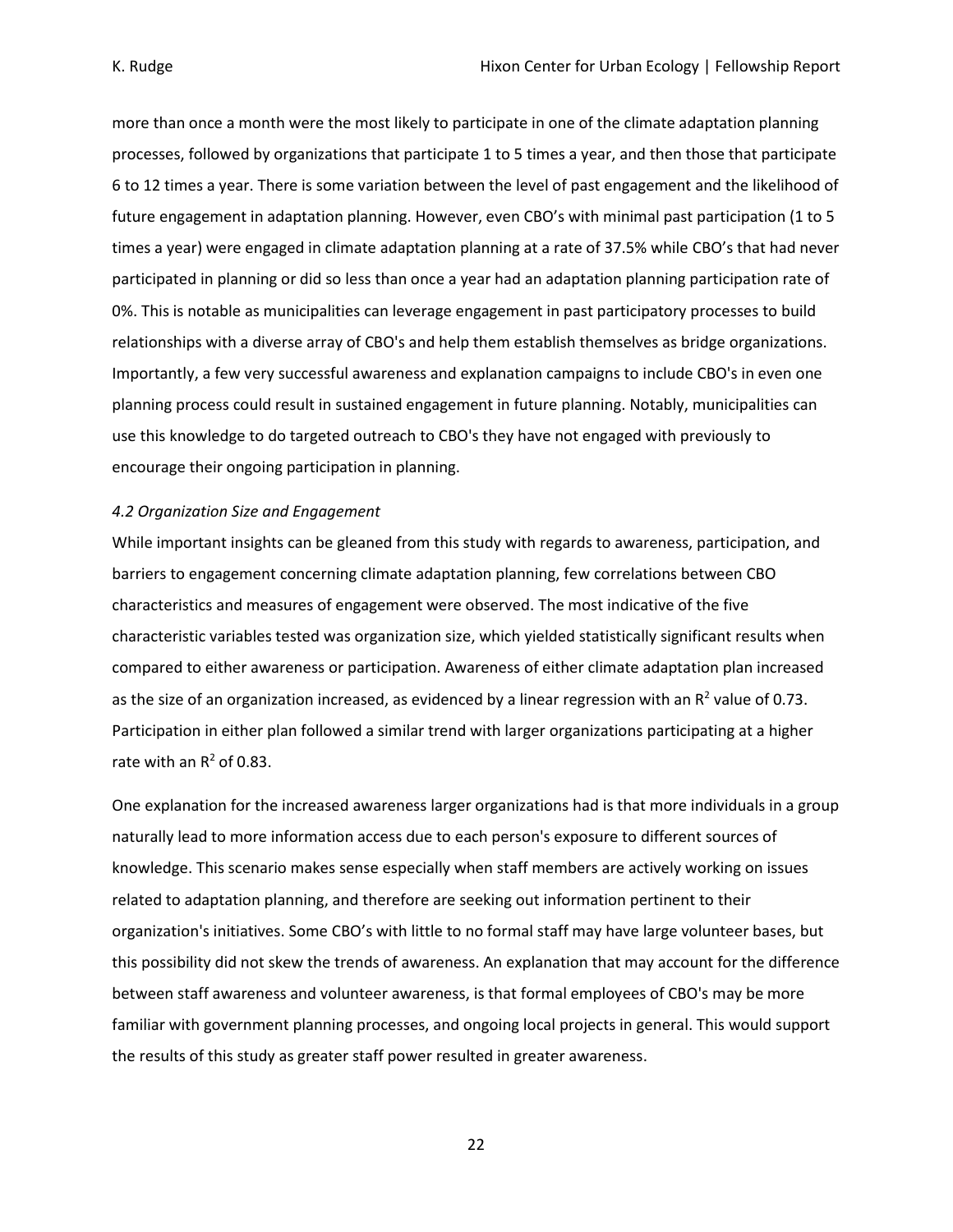Larger organizations also had higher rates of participation in adaptation planning which could likely tie into the second-most and third-most selected barriers to engagement: lack of time and inconvenient meeting times. While these barriers were listed by organizations across all sizes, there was a slightly significant positive trend linking smaller organizations to more frequent reporting of a lack of time or inconvenient meeting times (linear regression  $R^2$ =0.65). This trend makes sense as greater staff resources can enable an organization to pay their employees for the time dedicated to planning participation, and therefore decrease the barrier posed by time constraints. Additionally, larger staff sizes can allow for a greater range of availability between all relevant employees, improving the chances that someone from a CBO can attend a planning meeting of interest.

This disproportionate barrier to small organizations should be addressed by changes in policy that make engagement more inclusive. One such measure is to provide financial compensation to any community members attending a formal planning meeting. This can help improve turnout and enable volunteers to be paid for their work. While funded programs like this one may be more difficult to implement this represents an important step to valuing the time and effort of community members. Additional measures should also be implemented to make planning meetings more accessible for individuals with other obligations. For example, agencies that host planning events should provide some form of childcare to enable parents with young children to take part. Lastly, mechanisms like asynchronous and/or virtual participation can allow individuals to engage on their own schedule. Actions to support this may include raising greater awareness for surveys and platforms to submit comments via email, website portals, social media, and other methods.

#### *4.3 Trends with Organization Issue Areas*

While organization size was the most significant marker of engagement, analysis of other variables yielded valuable insights. The main issue area CBO's worked on had a significant bearing on their awareness of ZCFR and of either plan, but no statistical significance existed for OneNYC awareness alone. Additionally, organization issue areas did not have any effect on participation rates. This trend of environmental CBO's having greater awareness of adaptation planning compared to ECD CBO's demonstrates that climate adaptation may still be perceived as primarily an environmental issue. Lower awareness rates among economic-focused CBO's may be a result of the groups being less interested in learning about plans related to climate change. However, this hypothesis is contradicted by the fact that almost all CBO's that completed the survey agreed that climate change should be a priority for the NYC government and that community engagement should be prioritized in adaptation planning. This would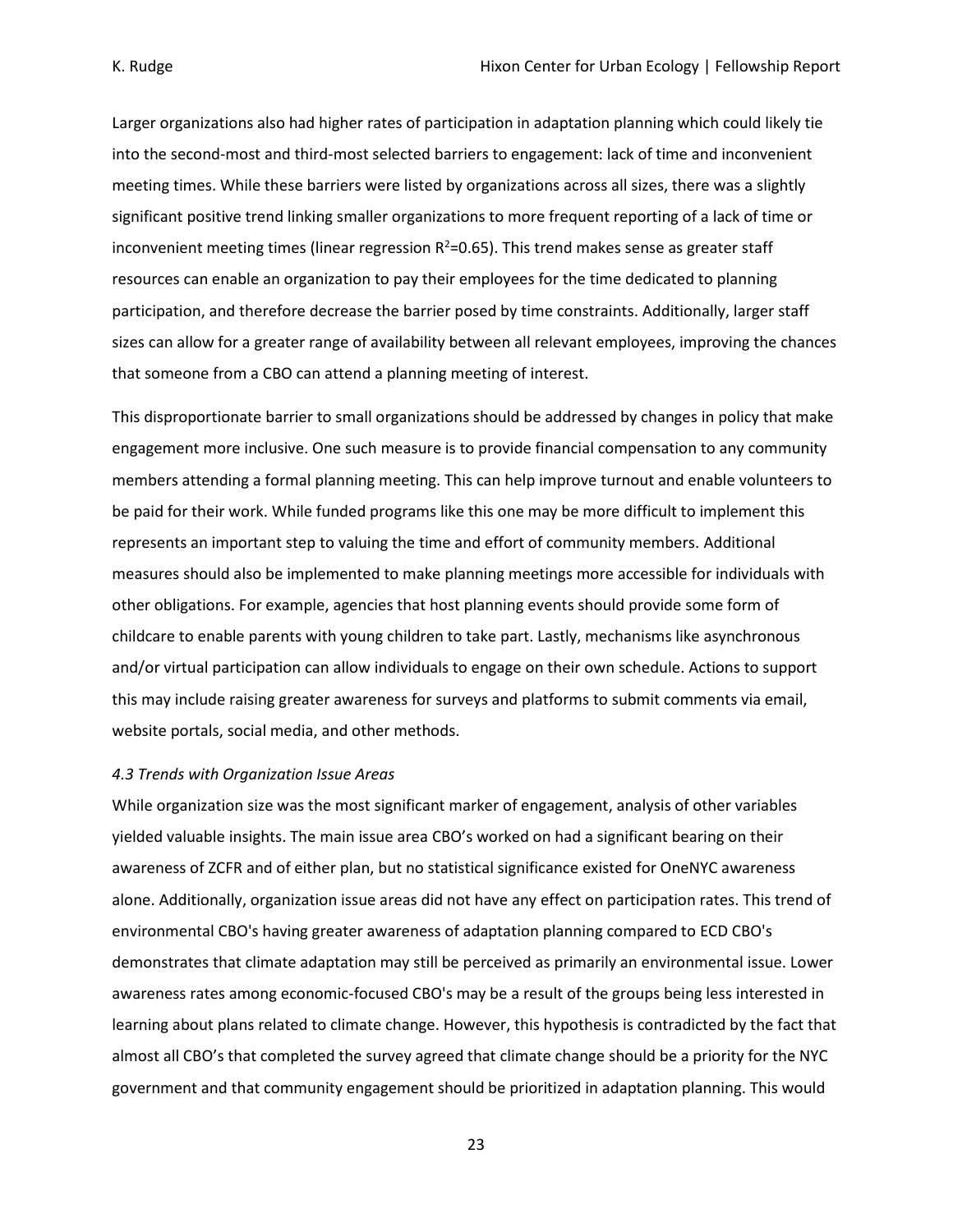indicate that both ECD and environmental CBO's are interested in seeing local climate change action and would like to engage in planning. This study shows that CBO's have demonstrated an interest in seeing problems addressed in a way that utilizes bottom-up knowledge and includes the voice of communities. With that in mind, another explanation for lower awareness by economic CBO's is that the local government does more targeted outreach to environmental groups because they feel climate adaptation aligns best with those groups. Further studies would need to examine this phenomenon explicitly to understand whether the local government has a significant bias in outreach to different types of CBO's. If this is the case, agencies leading climate adaptation planning should develop broader outreach strategies to include CBO's with a more diverse set of priorities, such as economic development, public housing, public health, and criminal justice reform to name a few.

#### *4.4 Race, Income, and Borough*

Aside from the trends associated with organization size or issue area the only other trend found from the initial variables of interest was that CBO's based in Manhattan had a slightly higher rate of awareness of the ZCFR, but not the OneNYC plan, than CBO's in other boroughs. This decision to distinguish Manhattan from the other four boroughs was done to understand whether Manhattan and the powerful financial interests that are based there, dominate planning. This theme came up in three qualitative survey responses and fits with previous research demonstrating the heavy influence of technical experts and corporate interests [10,11]. While there was some indication that CBO's in Manhattan had greater levels of awareness for one of the two plans, there was no trend for participation. This result leads to the conclusion that the interests of CBO's in Manhattan have not had a greater influence than those of CBO's in other boroughs. However, while the communities in Manhattan that are represented by these groups may not have greater power, these findings do not refute previous research showing how financial and political centers often dominate planning.

It is also important to analyze the lack of any trend relating either income or racial demographics of a community board to the engagement that CBO's in those locations have had in planning. While a significant body of research has shown that communities of color and low-income communities have consistently been left out of domestic urban planning and environmental planning processes, the findings of this study do not demonstrate that trend for CBO's in NYC [9,10]. This may indicate that in recent years the NYC government's efforts to uphold equity have resulted in planning processes engaging a racially and socioeconomically diverse range of CBO's. Additionally, this may further demonstrate the value of CBO's as bridge organizations if their interaction with local government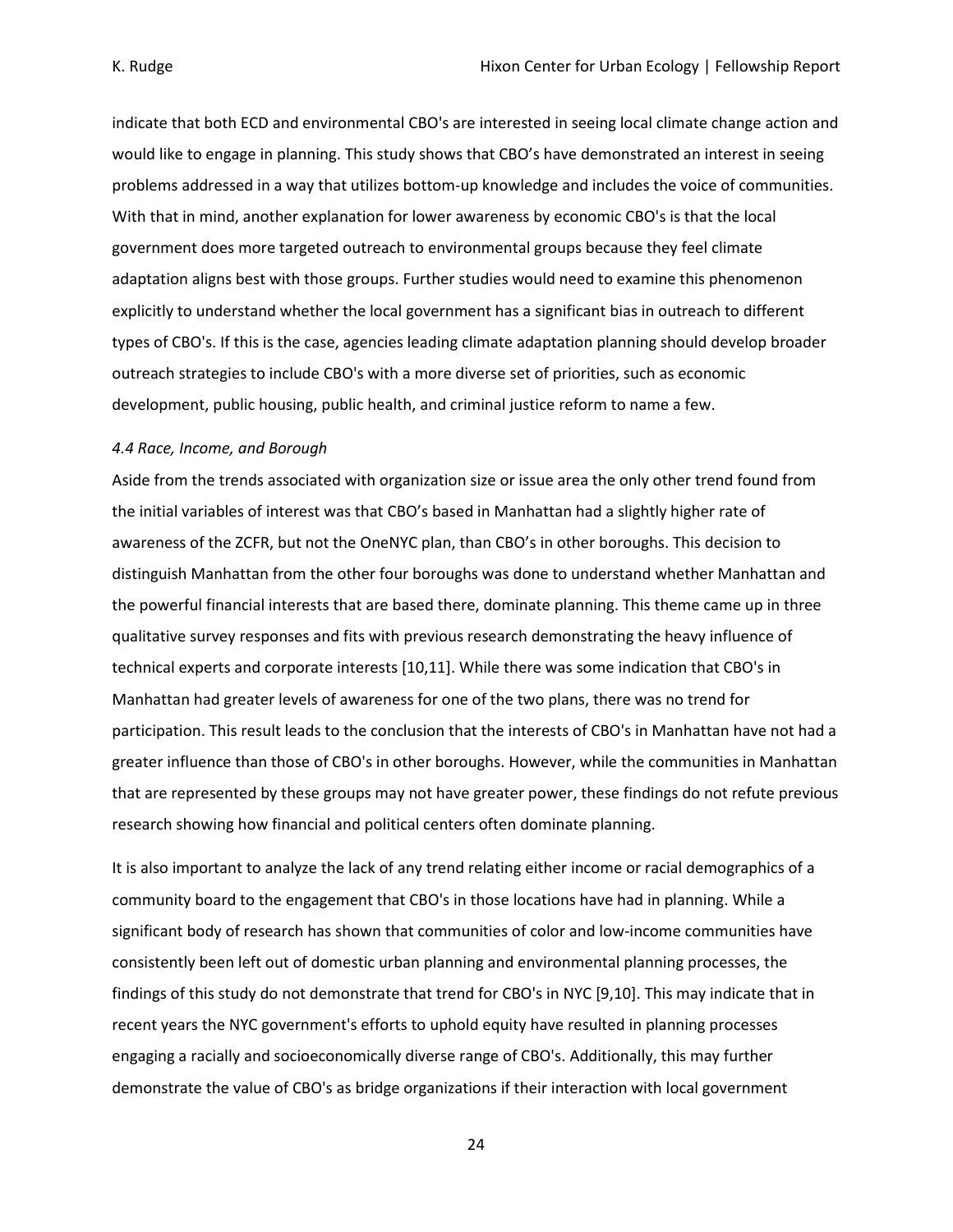translates to solutions that target community priorities. If CBO's across all demographics can engage equitably and represent their surrounding areas properly, climate adaptation planning will be able to move to a much more just state. While awareness and rates of participation did not vary during this study because of demographic characteristics, additional measures of procedural and distributive justice need to be further investigated. These considerations, such as the allocation of financial resources, ongoing governmental staff support, and the implementation of community goals must be further researched in the context of income and race, and climate change adaptation.

#### *4.5 Study Limitations*

This study provides a multitude of information regarding CBO engagement with climate adaptation processes in NYC but has limitations related to its scope. This study should be seen primarily as an exploratory inquiry rather than one that establishes generalizable findings. This lack of generalizability is mainly due to the small sample size and localized study area. An additional limitation to investigating engagement with CBO's is that almost all organizations that took this survey already felt that climate change adaptation and community engagement in planning should be priorities. A study surveying a broader range of CBO's that were not necessarily interested in climate change adaptation may have yielded different results. Investigating the organizations that are more detached from adaptation planning would provide valuable insights into how outreach and awareness campaigns can be improved, as well as how adaptation planning can tackle more issues. Additionally, analyses of how individuals are engaging with the organizations based in their communities should be done to further evaluate the role of these bridge organizations. This could be done with in-depth interviews that seek to better understand the intersecting relationships between individuals, CBO's, and the NYC government regarding comprehensive adaptation planning.

While the data presented in this study should be seen as a significant resource for municipal governments, and NYC especially, further large-scale research is needed to achieve broader knowledge on these phenomena across different cities. This study does however provide valuable insights on how gaps in CBO engagement can be addressed by policy solutions that could be implemented through project-specific pilot programs or citywide planning reforms. Importantly, the results of this study should be applied by the NYC government to continue investigating ways that their participatory planning processes can be improved by bringing in a more diverse set of voices and empowering CBO's and communities.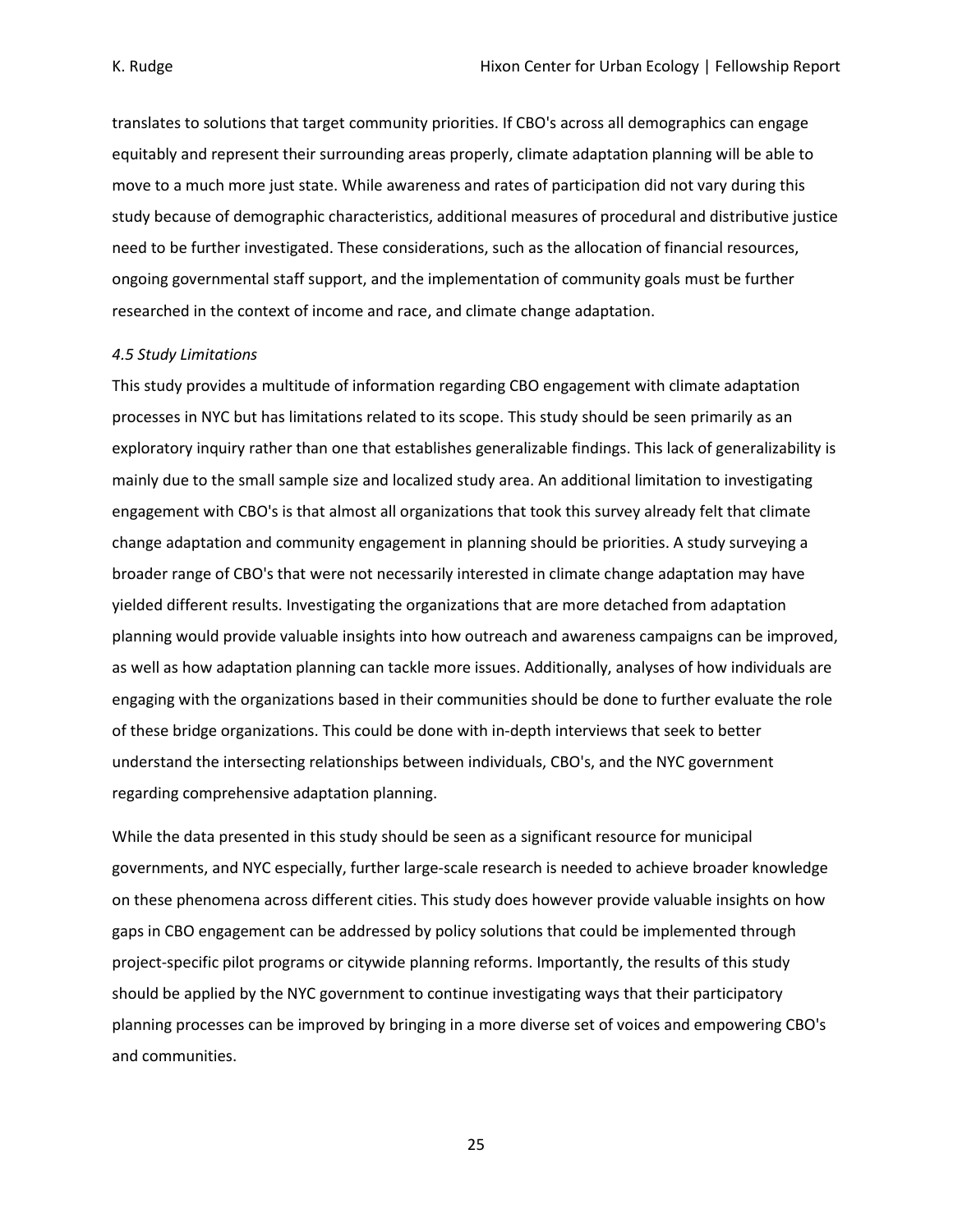#### *4.6 Conclusion*

This study received responses from 57 community-based organizations across New York City with varying sizes, issue area focuses, demographic backgrounds, and perspectives. The results of this research are valuable for understanding inclusion and equity regarding climate change adaptation planning processes in New York City and can be applied to other municipalities. Specifically, important trends were found about the levels of awareness and participation amongst different CBO's, and the shared barriers to engagement they have faced. Based on this study, planners should examine their outreach and awareness campaigns and develop solutions that target a more diverse array of CBO's and specifically aim to include groups that have not previously participated in planning or have not even been aware of opportunities to participate. In addition to making efforts to increase the number of CBO's made aware of plans, planners should also make an effort to directly support CBO's with priorities that may not traditionally align with climate change adaptation planning. Lastly, planners need to address the barriers to engagement detailed in this study by piloting and implementing more accessible solutions and inclusive formats of participation in planning processes.

Municipal agencies must make concrete steps to give communities greater decision-making power rather than enabling performative forms of engagement. By enabling CBO's to be more powerful actors, local governments can draw on organizations that already understand community priorities and can advocate for necessary, contextual solutions. To do so, a new paradigm for the co-production of knowledge around climate adaptation planning is required that integrates bottom-up participation and a reversal of conventional thinking about the role of planners as the main designers of cities. This study has demonstrated that climate change adaptation planning processes need to be revised in multiple ways to increase participatory justice. These changes are urgently needed because without bottom-up inclusion and processes that are rooted in equity, there will be significant gaps in any cities' resilience.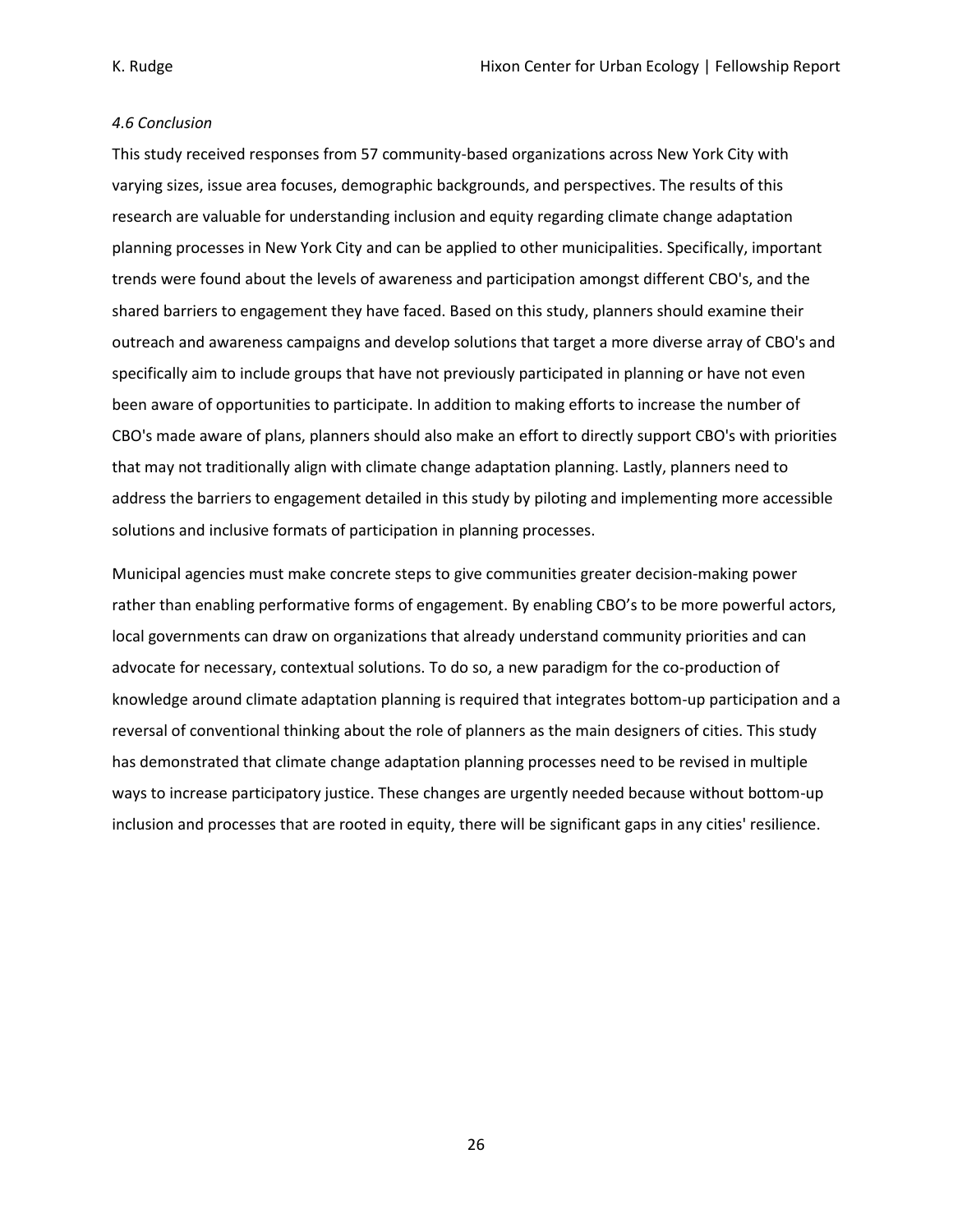## **Acknowledgements**

I would like to thank the funders of this research for their support. This research was funded by the Hixon Center for Urban Ecology at the Yale School of the Environment through the Hixon Graduate Student Research Fellowship. This research also received funding from the Climate Change Science and Solutions Learning Community at the Yale School of the Environment through the Climate Project Fellowship. Finally, I would like to thank Professor Amity Doolittle from the Yale School of the Environment for serving as my advisor as I developed and revised this study.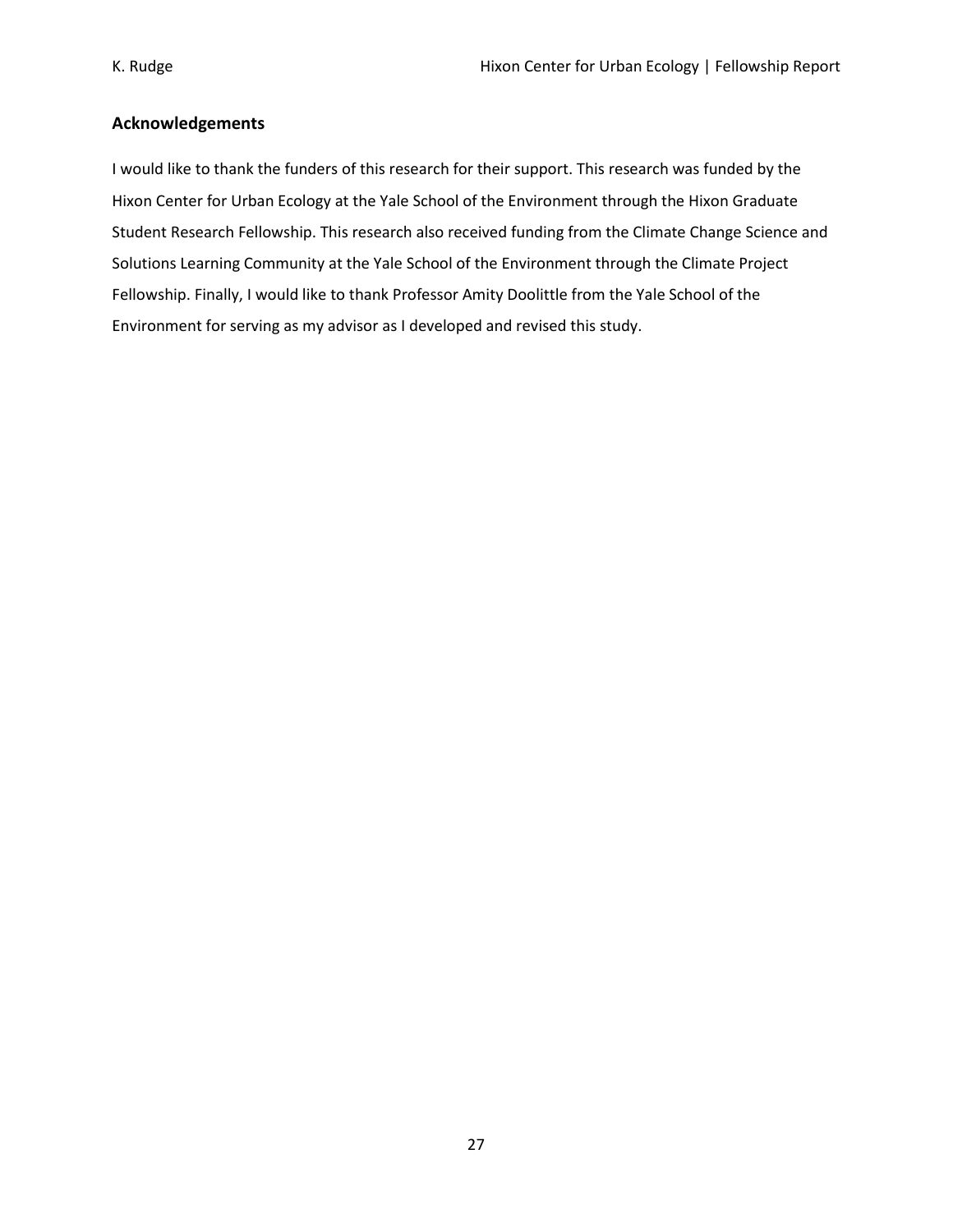# **Sources**

- 1. *Special Report: Global Warming of 1.5 ºC*. Report. Intergovernmental Panel of Climate Change. 2019.
- 2. Seto, K. C., B. Guneralp, and L. R. Hutyra. "Global Forecasts of Urban Expansion to 2030 and Direct Impacts on Biodiversity and Carbon Pools." *Proceedings of the National Academy of Sciences* 109, no. 40 (2012): 16083-6088. doi:10.1073/pnas.1211658109.
- 3. *World Urbanization Prospects: The 2018 Revision (ST/ESA/SER.A/420)*. Report. Department of Economic and Social Affairs, Population Division, United Nations. New York, 2019.
- 4. Desai, Dhaval. *Urban Densities and the Covid-19 Pandemic: Upending the Sustainability Myth of Global Megacities*. Report. Observer Research Foundation. Mumbai, 2020.
- 5. Connolly, Creighton, S. Harris Ali, and Roger Keil. "On the Relationships between COVID-19 and Extended Urbanization." *Dialogues in Human Geography* 10, no. 2 (2020): 213-16. doi:10.1177/2043820620934209.
- 6. *Zoning for Coastal Flood Resiliency*. N 210095 ZRY (Pre. L.U. No. 765). Land Use Division, The Council of The City of New York. 2021.
- 7. Gornitz, Vivien, Stephen Couch, and Ellen K Hartig. "Impacts of Sea Level Rise in the New York City Metropolitan Area." *Global and Planetary Change, Global and Regional Sea-level Changes and the Hydrological Cycle*, 32 (1) (2001): 61–88. https://doi.org/10.1016/S0921- 8181(01)00150-3.
- 8. Herreros-Cantis, Pablo, Veronica Olivotto, Zbigniew J. Grabowski, and Timon Mcphearson. "Shifting Landscapes of Coastal Flood Risk: Environmental (in)justice of Urban Change, Sea Level Rise, and Differential Vulnerability in New York City." *Urban Transformations* 2, no. 1 (2020). doi:10.1186/s42854-020-00014-w.
- 9. Taylor, Dorceta E. *Toxic Communities: Environmental Racism, Industrial Pollution, and Residential Mobility*. New York: New York University Press, 2014.
- 10. Goetz, Edward G., Rashad A. Williams, and Anthony Damiano. "Whiteness and Urban Planning." *Journal of the American Planning Association* 86, no. 2 (2020): 142-56. doi:10.1080/01944363.2019.1693907.
- 11. Smith, Richard Warren. "A Theoretical Basis for Participatory Planning." *Policy Sciences* 4, no. 3 (1973): 275-95. doi:10.1007/bf01435125.
- 12. Bassett, Ellen, and Vivek Shandas. 2010. "Innovation and Climate Action Planning: Perspectives from Municipal Plans." Journal of the American Planning Association 76 (4): 435–50.
- 13. Chu, Eric, Isabelle Anguelovski, and Debra Roberts. "Climate Adaptation as Strategic Urbanism: Assessing Opportunities and Uncertainties for Equity and Inclusive Development in Cities." *Cities* 60 (2017): 378-87. doi:10.1016/j.cities.2016.10.016
- 14. Mosse, David, and B. Cooke. *Peoples Knowledge, Participation and Patronage: Operations and Representations in Rural Development*. 2014
- 15. Anguelovski, I., Shi, L., Chu, E., Gallagher, D., Goh, K., Lamb, Z., Reeve, K., Teicher, H. Equity Impacts of Urban Land Use Planning for Climate Adaptation Critical Perspectives from the Global North and South. *Journal of Planning Education and Research*, 36(3) (2016): 333–348. https://doi.org/10.1177/0739456X16645166
- 16. Schrock, Greg, Ellen M. Bassett, and Jamaal Green. "Pursuing Equity and Justice in a Changing Climate: Assessing Equity in Local Climate and Sustainability Plans in U.S. Cities." *Journal of*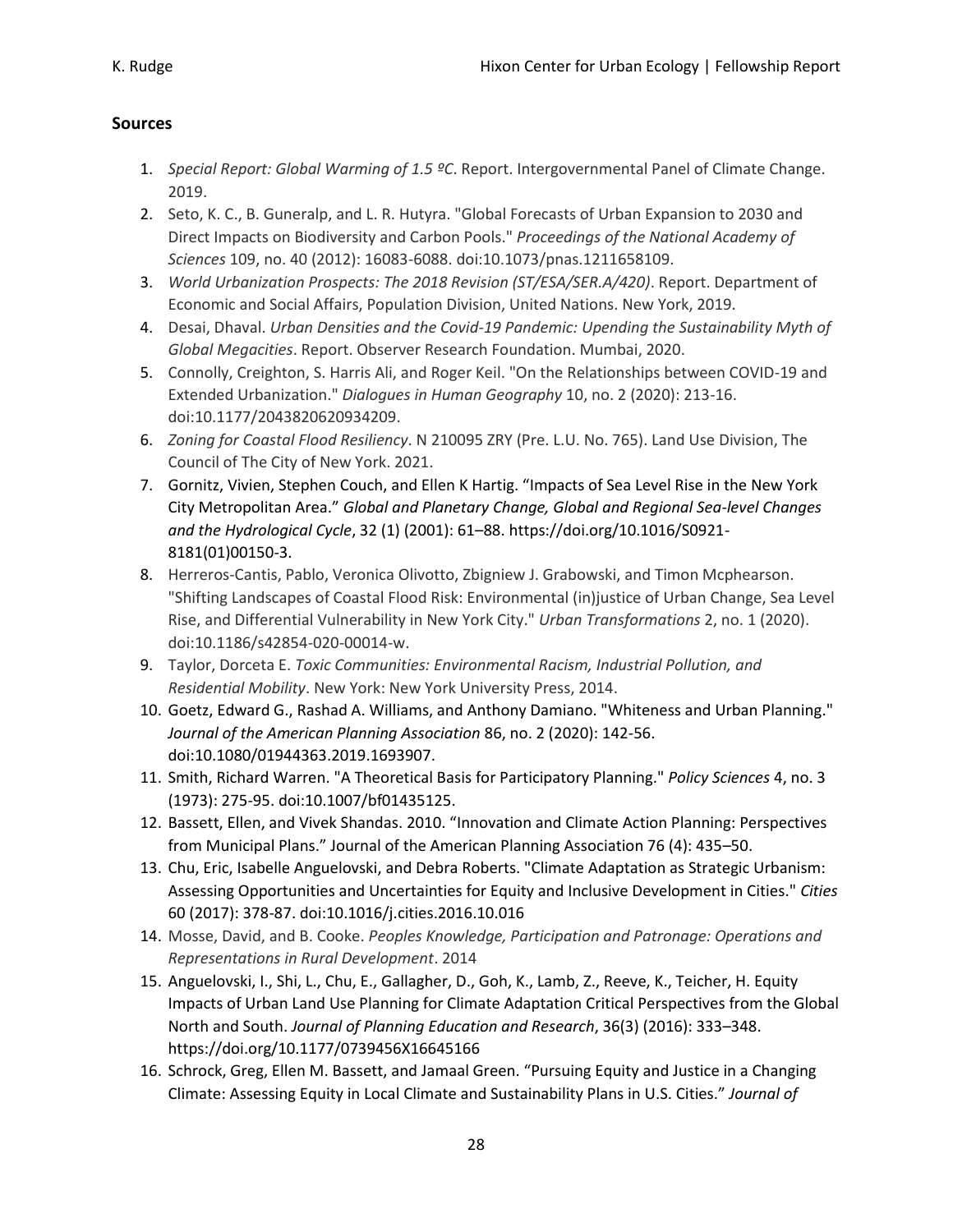*Planning Education and Research* 35 (3) (2015): 282–95. https://doi.org/10.1177/0739456X15580022.

- 17. Finn, Donovan, and Lynn Mccormick. "Urban Climate Change Plans: How Holistic?" *Local Environment* 16, no. 4 (2011): 397-416. doi:10.1080/13549839.2011.579091.
- 18. Leichenko, Robin, Melanie Mcdermott, and Ekaterina Bezborodko. "Barriers, Limits and Limitations to Resilience." *Towards Coastal Resilience and Sustainability*, (2018): 33-56. doi:10.4324/9780429463723-3.
- 19. Shi, Linda, Eric Chu, Isabelle Anguelovski, Alexander Aylett, Jessica Debats, Kian Goh, Todd Schenk, Karen C. Seto, David Dodman, Debra Roberts, J. Timmons Roberts, and Stacy D. Vandeveer. "Roadmap towards Justice in Urban Climate Adaptation Research." *Nature Climate Change* 6, no. 2 (2016): 131-37. doi:10.1038/nclimate2841.
- 20. Foster, S., Leichenko, R., Nguyen, K.H., Blake, R., Kunreuther, H., Madajewicz, M., Petkova, E.P., Zimmerman, R., Corbin‐Mark, C., Yeampierre, E., Tovar, A., Herrera, C. and Ravenborg, D. *New York City Panel on Climate Change 2019 Report Chapter 6: Community‐Based Assessments of Adaptation and Equity.* Report. Ann. N.Y. Acad. Sci., 1439: 126-173 (2019). doi:10.1111/nyas.14009
- 21. Sarzynski, Andrea. "Public Participation, Civic Capacity, and Climate Change Adaptation in Cities." *Urban Climate* 14 (2015): 52-67. doi:10.1016/j.uclim.2015.08.002.
- 22. Lioubimtseva, Elena, and Charlotte Da Cunha. "Local Climate Change Adaptation Plans in the US and France: Comparison and Lessons Learned in 2007-2017." *Urban Climate* 31 (2020): 100577. doi:10.1016/j.uclim.2019.100577.
- 23. Torres, Pedro Henrique Campello, Pedro Roberto Jacobi, Sandra Momm, and Ana Lia Leonel. "Data and Knowledge Matters: Urban Adaptation Planning in São Paulo, Brazil." *Urban Climate* 36 (2021): 100808. doi:10.1016/j.uclim.2021.100808.
- 24. Reid, Hannah, and Saleemul Huq. "Mainstreaming Community-based Adaptation into National and Local Planning." *Climate and Development* 6, no. 4 (2014): 291-92. doi:10.1080/17565529.2014.973720.
- 25. Moser, Susanne C., and Cara Pike. "Community Engagement on Adaptation: Meeting a Growing Capacity Need." *Urban Climate* 14 (2015): 111-15. doi:10.1016/j.uclim.2015.06.006.
- 26. Connolly, James J., Erika S. Svendsen, Dana R. Fisher, and Lindsay K. Campbell. "Organizing Urban Ecosystem Services through Environmental Stewardship Governance in New York City." *Landscape and Urban Planning* 109, no. 1 (2013): 76-84. doi:10.1016/j.landurbplan.2012.07.001.
- 27. Seidler, Reinmar, Katie Dietrich, Sarah Schweizer, Kamaljit S. Bawa, Shashikant Chopde, Farrukh Zaman, Anshu Sharma, Sumana Bhattacharya, Laxmi P. Devkota, and Sarala Khaling. "Progress on Integrating Climate Change Adaptation and Disaster Risk Reduction for Sustainable Development Pathways in South Asia: Evidence from Six Research Projects." *International Journal of Disaster Risk Reduction* 31 (2018): 92-101. doi:10.1016/j.ijdrr.2018.04.023.
- 28. *PlaNYC: A Greater Greener New York*. Report. The Office of the Mayor of the City of New York. 2007.
- 29. *PlaNYC: A Greater Greener New York, 2011 Update*. Report. The Office of the Mayor of the City of New York. 2011.
- 30. *PlaNYC: A Greater Greener New York, 2013 Update*. Report. The Office of the Mayor of the City of New York. 2013.